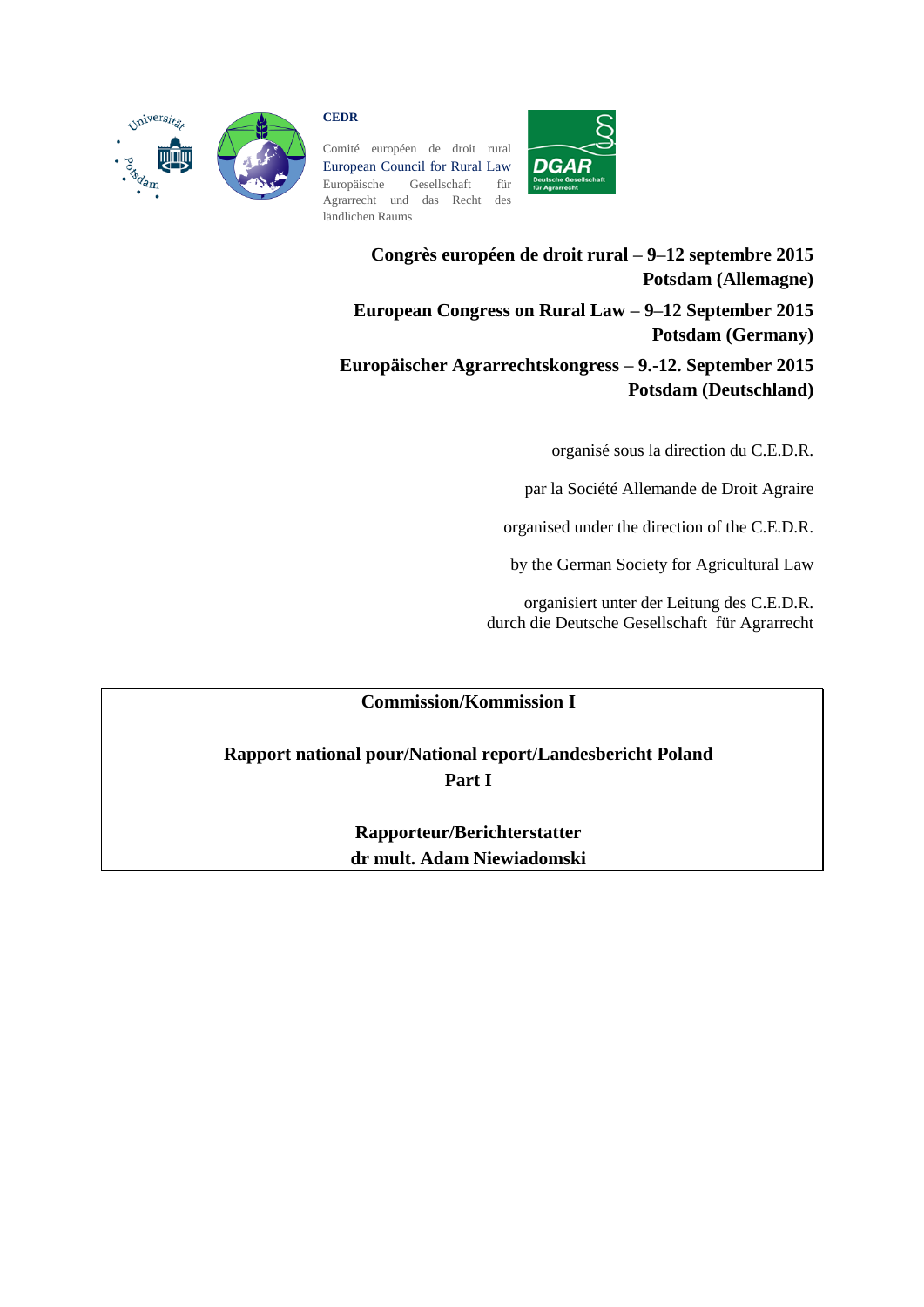## **I. Agricultural Policy**

 $\overline{a}$ 

1. To what extent is there social and political acceptance of market management instruments and agricultural aid in your country?

There are currently about 1.5 million farms in Poland that are eligible for the direct payments system. In 2014, approx. 1.4 million farmers benefited from this basic assistance<sup>1</sup>. Farmers primarily use the direct payments system as the one which is the least complicated in the application and awarding process<sup>2</sup>. It must be pointed out that legal instruments developed within the framework of direct payments in Poland were different than in the EU-15<sup>3</sup> countries under the so-called simplified system<sup>4</sup>. This is conducive in the transitional period to obtaining assistance, which enables the current functioning of the agricultural holding. The data contained in the table below shows the current level of distribution of funds.

<sup>1</sup> *Gospodarstwa rolne na tle gospodarstw Unii Europejskiej – wpływ WPR*, W. Poczta (ed.), Warszawa 2013, p. 181-182.

<sup>2</sup> W. Poczta, *Change in agriculture with particular focus on structural transformations* [in:] J. Wilkin, I. Nurzyńska, *Rural Poland 2012 Rural Development Report,* Warszawa2012, p. 82.

<sup>3</sup> J. Bieluk, D. Łobos-Kotowska, *Płatności bezpośrednie*, [in:] P. Czechowski (ed.), *Prawo rolne*, Warszawa 2011, p. 407; A. Germano, *Reforma Wspólnej Polityki Rolnej z 2003 r. i reżim płatności jednolitej*, [in:] "Przegląd Prawa Rolnego", 2007, No. 1; T. Kurowska, *Zadania i funkcje instrumentów prawnych wspierania rozwoju obszarów wiejskich*, [in:] "Studia Iuridica Agraria", No. IV, Białystok 2005; A. Jurcewicz, B. Kozłowska, E. Tomkiewicz, *Wspólna Polityka Rolna. Zagadnienia prawne*, Warszawa, 2006; D. Milanowska, *Instrument modulacji w nowym systemie dopłat bezpośrednich*, [in:] "Studia Iuridica Agraria", No. VI, Białystok, 2007; S. Prutis, *Instrumenty prawne wsparcia rozwoju rolnictwa ze środków UE (w świetle orzecznictwa Wojewódzkiego Sądu Administracyjnego w Białymstoku)*, [in:] "Studia Iuridica Agraria", No. VI, Białystok, 2007; A. Oleszko, "Dziedziczenie" kwot produkcyjnych oraz płatności w rolnictwie, [in:] "Annales Universitatis Mariae Curie-Skłodowska", Lublin-Polonia, vol. LII/LIII, sectio G, 2005-2006.

<sup>4</sup> B. Wieliczko, *Mechanizmy oddziaływania funduszy strukturalnych na konkurencyjność polskiego rolnictwa*, [in:] "Studia Iuridica Agraria", No. X, Białystok 2012, p. 443-457; J. Mikołajczyk, *Współczesne funkcje obszarów wiejskich na tle koncepcji multifunkcjonalnego rolnictwa*, [in:] "Studia Iuridica Agraria", No. X, Białystok 2012, p. 367-384.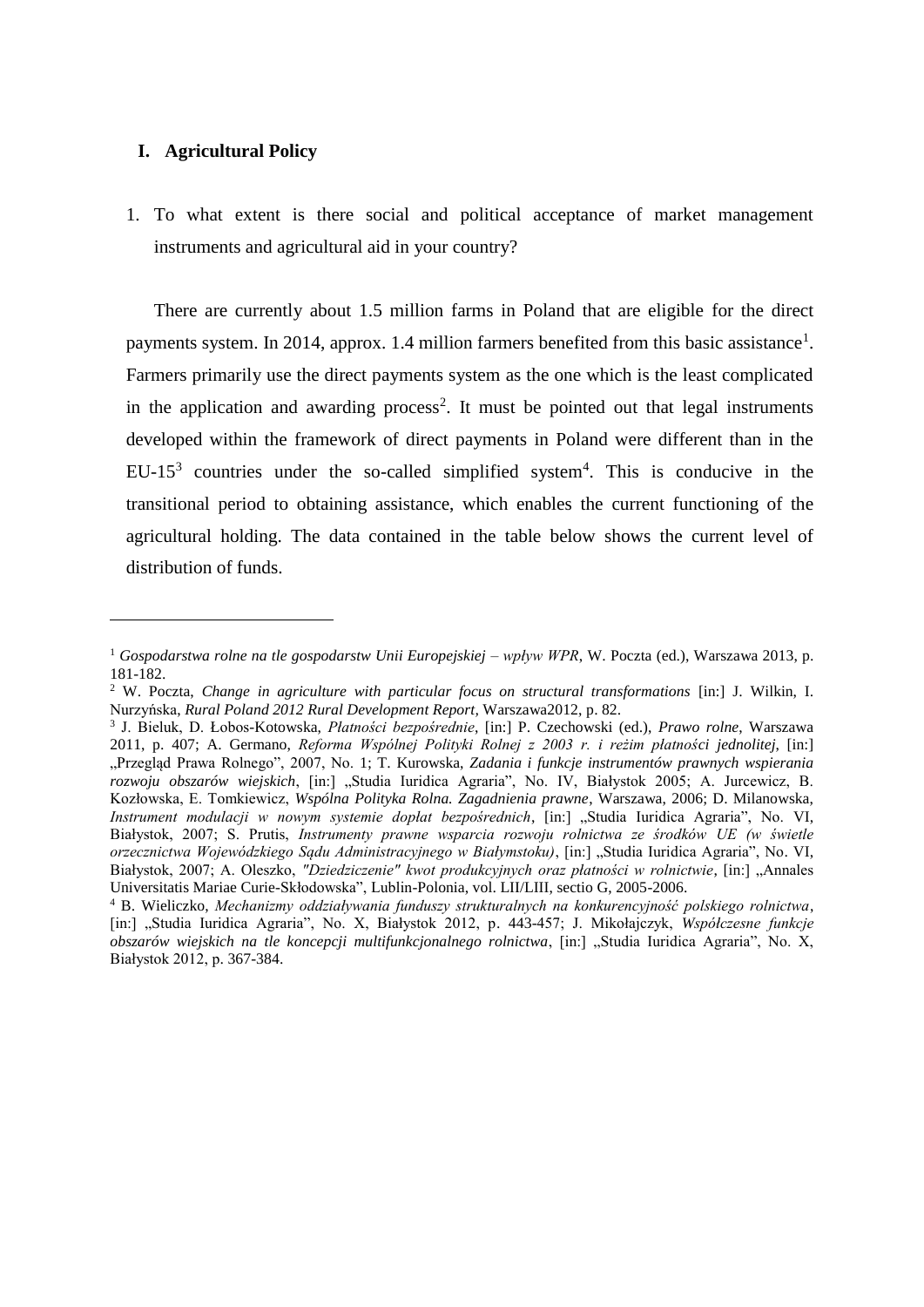|                     | Number of decisions issued in the campaign |         |          |         |         |         |         |         |         |         |          |
|---------------------|--------------------------------------------|---------|----------|---------|---------|---------|---------|---------|---------|---------|----------|
| Province            | 2004                                       | 2005    | 2006     | 2007    | 2008    | 2009    | 2010    | 2011    | 2012    | 2013    | 2014     |
| DOLNOŚLĄSKIE        | 60 545                                     | 62 4 88 | 61 401   | 60 550  | 58 745  | 57 565  | 57 182  | 56403   | 56454   | 56 307  | 56 101   |
| KUJAWSKO-POMORSKIE  | 68 5 94                                    | 69 671  | 69 048   | 68 3 88 | 67 348  | 66 092  | 66 137  | 65 768  | 65 695  | 65 282  | 64 4 92  |
| <b>LUBELSKIE</b>    | 172 001                                    | 184 725 | 183 970  | 183 489 | 180 590 | 174 967 | 175 418 | 176 869 | 177 330 | 176416  | 175 966  |
| <b>LUBUSKIE</b>     | 19 9 78                                    | 21 194  | 21 117   | 21 0 26 | 20 504  | 20 093  | 19912   | 19777   | 19855   | 19817   | 19 740   |
| <b>ŁÓDZKIE</b>      | 126 824                                    | 133 476 | 132 118  | 131 052 | 128 543 | 126 417 | 125 036 | 123 157 | 122 937 | 122 065 | 121 434  |
| MAŁOPOLSKIE         | 131 023                                    | 141 117 | 138 930  | 136 992 | 132 085 | 126 650 | 123 446 | 121 419 | 121 259 | 120 874 | 120 915  |
| MAZOWIECKIE         | 206 378                                    | 221 132 | 219 692  | 218 277 | 213 064 | 209 057 | 207 857 | 206 042 | 206 640 | 206 163 | 205 706  |
| <b>OPOLSKIE</b>     | 29 9 94                                    | 30 284  | 29 611   | 29 170  | 28 607  | 27 4 24 | 27 688  | 27 5 95 | 27 7 34 | 27 570  | 27 4 5 6 |
| <b>PODKARPACKIE</b> | 118 357                                    | 130 414 | 129 034  | 127 332 | 123 672 | 119 775 | 117 517 | 116 016 | 116 590 | 116 376 | 116 326  |
| <b>PODLASKIE</b>    | 80 289                                     | 84 045  | 83 7 7 5 | 83 327  | 82 4 63 | 81722   | 81 255  | 80 696  | 81 010  | 80 856  | 80 650   |
| <b>POMORSKIE</b>    | 38 621                                     | 40 1 24 | 39 824   | 39 7 27 | 38 960  | 37 273  | 37 974  | 38 021  | 38 404  | 38 294  | 38 411   |

**Table Number of decisions issued for awarding area payments in campaigns 2004, 2005, 2006, 2007, 2008, 2009, 2010, 2011, 2012, 2013, 2014**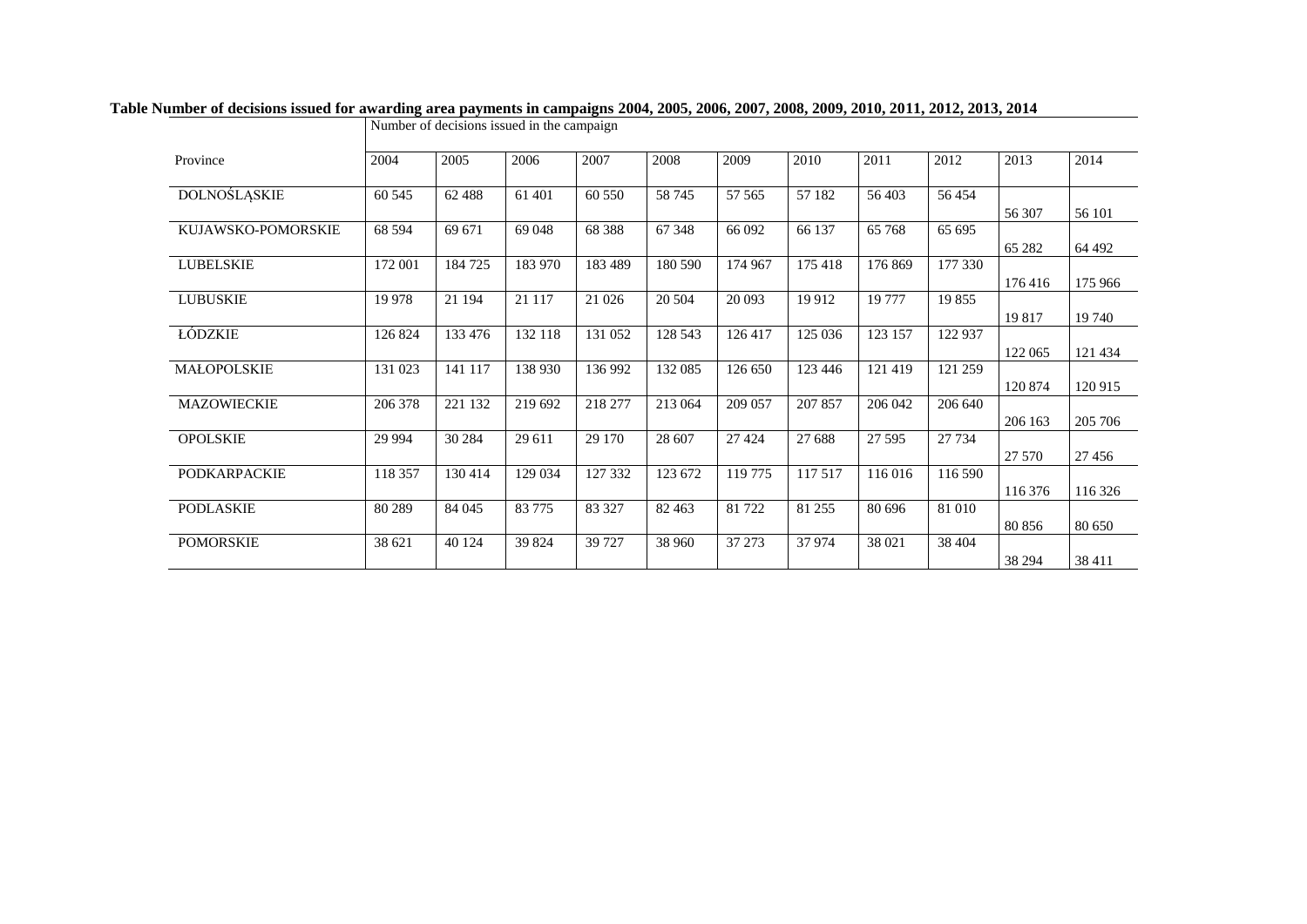| <b>SLASKIE</b>            | 52 253   | 55 768  | 54 625  | 53 915   | 51 783  | 49 5 33 | 48 509  | 47 646  | 47483     |           |           |
|---------------------------|----------|---------|---------|----------|---------|---------|---------|---------|-----------|-----------|-----------|
|                           |          |         |         |          |         |         |         |         |           | 47 187    | 47 075    |
| <b>SWIETOKRZYSKIE</b>     | 91 322   | 95 980  | 95 078  | 94 045   | 91 621  | 87989   | 86912   | 85 5 26 | 85 280    |           |           |
|                           |          |         |         |          |         |         |         |         |           | 84 834    | 84 614    |
| WARMINSKO-MAZURSKIE       | 41 4 43  | 43 625  | 43 768  | 43 7 13  | 42 951  | 42 623  | 42 758  | 42 7 59 | 43 130    |           |           |
|                           |          |         |         |          |         |         |         |         |           | 43 100    | 43 101    |
| <b>WIELKOPOLSKIE</b>      | 121 667  | 125 194 | 124 290 | 123 837  | 122 353 | 120 546 | 120 686 | 120 490 | 121 116   |           |           |
|                           |          |         |         |          |         |         |         |         |           | 120 840   | 120 341   |
| <b>ZACHODNIOPOMORSKIE</b> | 28 5 5 3 | 29 739  | 29 4 79 | 29 3 8 6 | 28 470  | 27 967  | 27 898  | 27 945  | 28 370    |           |           |
|                           |          |         |         |          |         |         |         |         |           | 28 4 6 0  | 28 5 33   |
| Total                     | 387842   | 468 976 | 455 760 | 444 226  | 411759  | 375 693 | 366 185 | 356 129 | 1 359 287 |           |           |
|                           |          |         |         |          |         |         |         |         |           | 1 354 441 | 1 350 861 |

Own study, based on: ARiMR Management Information System, date of preparation: May 2015.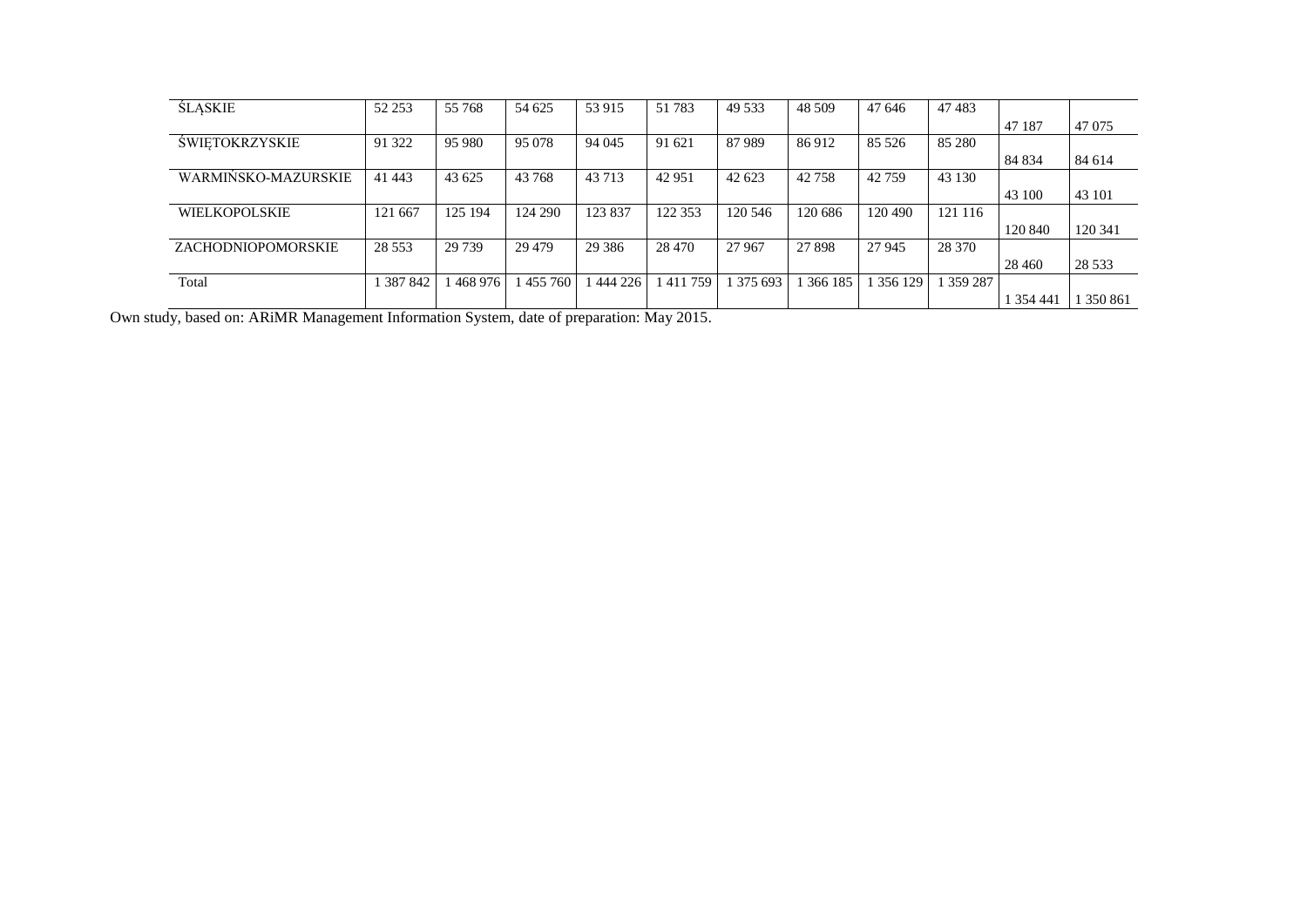Approx. 71% of eligible entities benefits from assistance deriving from European funds intended for agriculture<sup>5</sup>. Currently, both the political and social acceptance of this assistance for agriculture through a subsidizing system is high. This is facilitated by an increase in the competitiveness of Polish agriculture, also thanks to the participation of European funds<sup>6</sup>. All parliamentary groups to varying degrees (five political parties) support subsidizing sectors of agriculture and the agricultural market specified in European regulations<sup>7</sup>. However, the problem is a portion of the farmers being able to meet the requirements put in the reform Common Agricultural Policy of 2013<sup>8</sup>. This applies in particular to practices that are beneficial for the climate<sup>9</sup>. These practices introduced after the CAP reform in 2013 constitute a new challenge for Polish farmers, who will need to take into account the environmental protection factor in the agricultural production process to a greater degree<sup>10</sup>. Social acceptance for agricultural assistance from European funds is also visible in other social groups than farmers $^{11}$ .

<sup>5</sup> http://www.minrol.gov.pl/Wsparcie-rolnictwa-i-rybolowstwa/Platnosci-bezposrednie.

<sup>6</sup> P. Cichalewska, S, Brodecki, *Wpływ Programu Rozwoju Obszarów Wiejskich 2007–2013 na konkurencyjność*  polskiego rolnictwa, [in:] "Studia Iuridica Agraria", No. X, Białystok 2012, p. 355-365.

 $<sup>7</sup>$  The key votes on agriculture and political agendas of parliamentary parties point to the political acceptance of</sup> the basic agricultural policy. The exception here is one of the left-wing political parties, which to a great degree does not accept the privilege of agriculture and farmers; this concerns, among others, subsidizing production, or the separate social insurance system for farmers in Poland (http://twojruch.eu/wp-content/uploads/2014/09/planzmian.pdf, p. 33).

<sup>8</sup> W. Czubak, W. Poczta, A. Sadowski, *Wpływ proponowanej reformy systemu dopłat bezpośrednich po 2013 roku na sytuację polskiego rolnictwa*, "Wieś i rolnictwo", 2011, No. 4.

<sup>9</sup> B. Jeżyńska, R. Pastuszko, *Pakiet legislacyjny WPR 2014-2020 w świetle podstaw prawa UE i prawa międzynarodowego. Kompleksowa analiza prawna*, Biuro Analiz i Dokumentów, OE – 186, 2012; B. Jeżyńska, *Znaczenie i funkcje zasady cross-compliance w systemie rolniczych dopłat bezpośrednich*, [in:] "Studia Iuridica Lubliniensia", Lublin 2010, No. 13, p. 35-50; A. Niewiadomski, *Europejska Sieć Ekologiczna Natura 2000 a*  zrównoważony rozwój obszarów wiejskich, [in:] "Studia Iuridica Agraria", No. XI, Białystok 2013, p. 293-304; E. Tomkiewicz, M. Bocheński, *Polityka rozwoju obszarów wiejskich w perspektywie lat 2014–2020 w kontekście nowych wyzwań*, [in:] "Studia Iuridica Agraria", No. X, Białystok 2012, p. 239-250.

<sup>&</sup>lt;sup>10</sup> B. Jankowski, *Oddziaływanie Wspólnej Polityki Rolnej na ochronę środowiska*, [in:] "Studia Iuridica Agraria", No. X, Białystok 2012, p. 515-525; B. Jeżyńska, *Proekologiczne instrumenty wsparcia zrównoważonego rozwoju obszarów Wiejskich*, [in:] "Studia Iuridica Agraria", No. X, Białystok 2012, p. 251- 264.

<sup>11</sup> *Public opinion in the European Union*, Eurobarometr 2014, p. 77-120.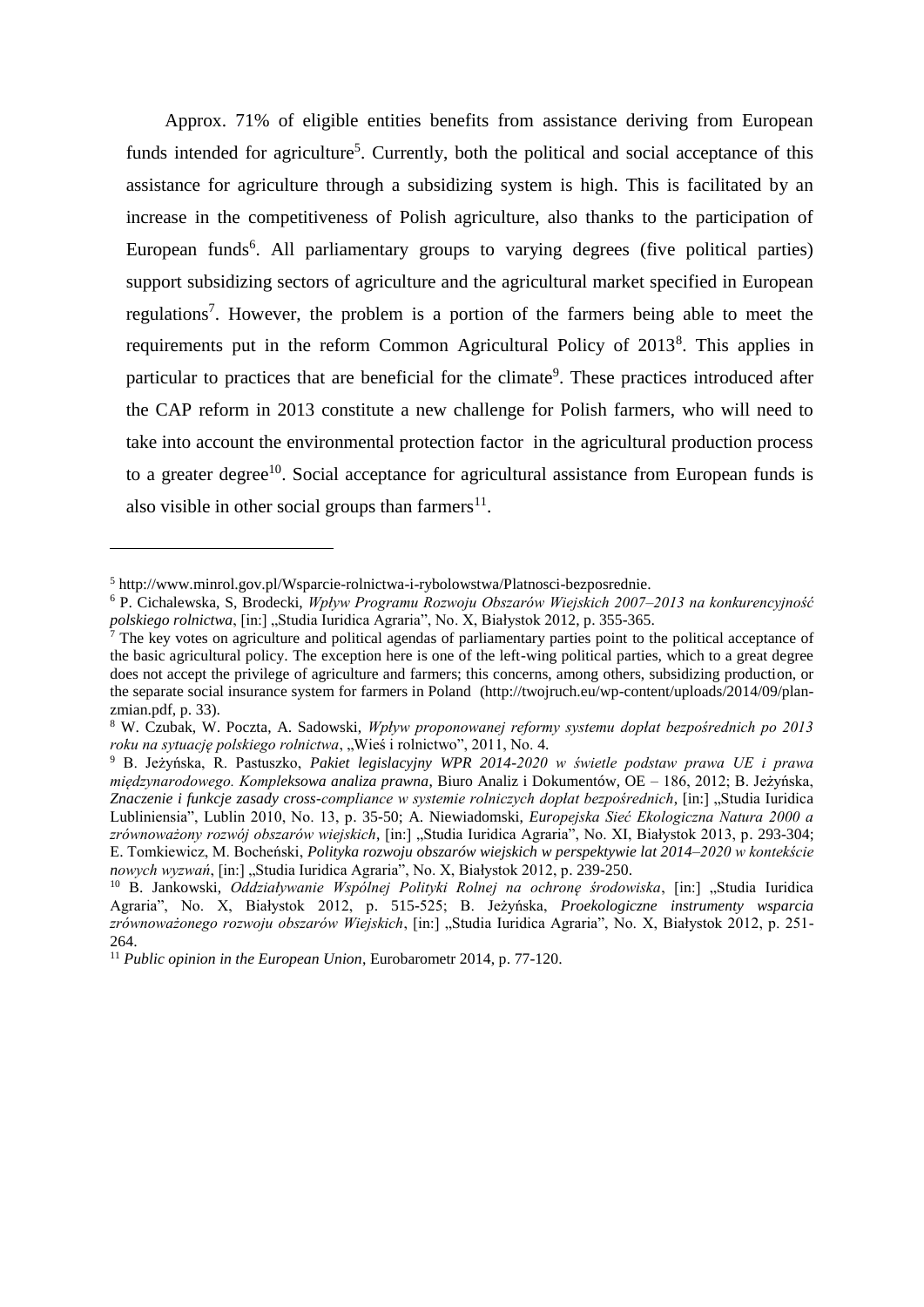According to research conducted by the Polish government, "according to the place of residence, the highest percentage of non-farmers perceiving changes for the better in Polish agriculture occurs in the south-western region (37%). However, in this region is the largest percentage of farmers who evaluate changes in Polish agriculture negatively (50%). The largest percentage of farmers who see changes for the better was recorded in the southern region (45%). The percentage of surveyed farmers who negatively evaluate the changes in Polish agriculture declined in comparison to previous years (compared to 2013 it fell by 10 percentage points, compared to 2010 by 23 percentage points). In contrast, the percentage of respondents who saw changes for the better increased, which may indicate a positive direction of changes in this respect. The southern region has the largest percentage of farmers who saw changes for the better in Polish fishery (30%). This region also reported the highest percentage of non-farmers perceiving changes for the better in this area (24%). The results of studies show that from year to year the percentage of respondents positively evaluating the changes occurring in Polish fishery is increasing. In contrast, in the case of the percentage of respondents who saw changes for the worse, there is no clear trend" $12$ .

2. How is the CAP reform of 2013 perceived in terms of agricultural policy in your country?

The contemporary Polish agricultural policy is largely adapted to the Common Agricultural Policy, including the reform of  $2013^{13}$ . This means that the assessment of changes of the CAP is also the assessment of the national agricultural policy. The Polish government largely implements the CAP. In terms of the national agricultural policy, it undertakes activities concerning farmers' insurance, taxes, matters connected with the

<sup>12</sup> *Polska wieś i rolnictwo 2014*, p. 107.

<sup>13</sup> A. Jurcewicz, *Wspólna Polityka Rolna Unii Europejskiej*, [w:] *Prawo rolne*, P. Czechowski (ed)., Warszawa 2011, p. 97-100.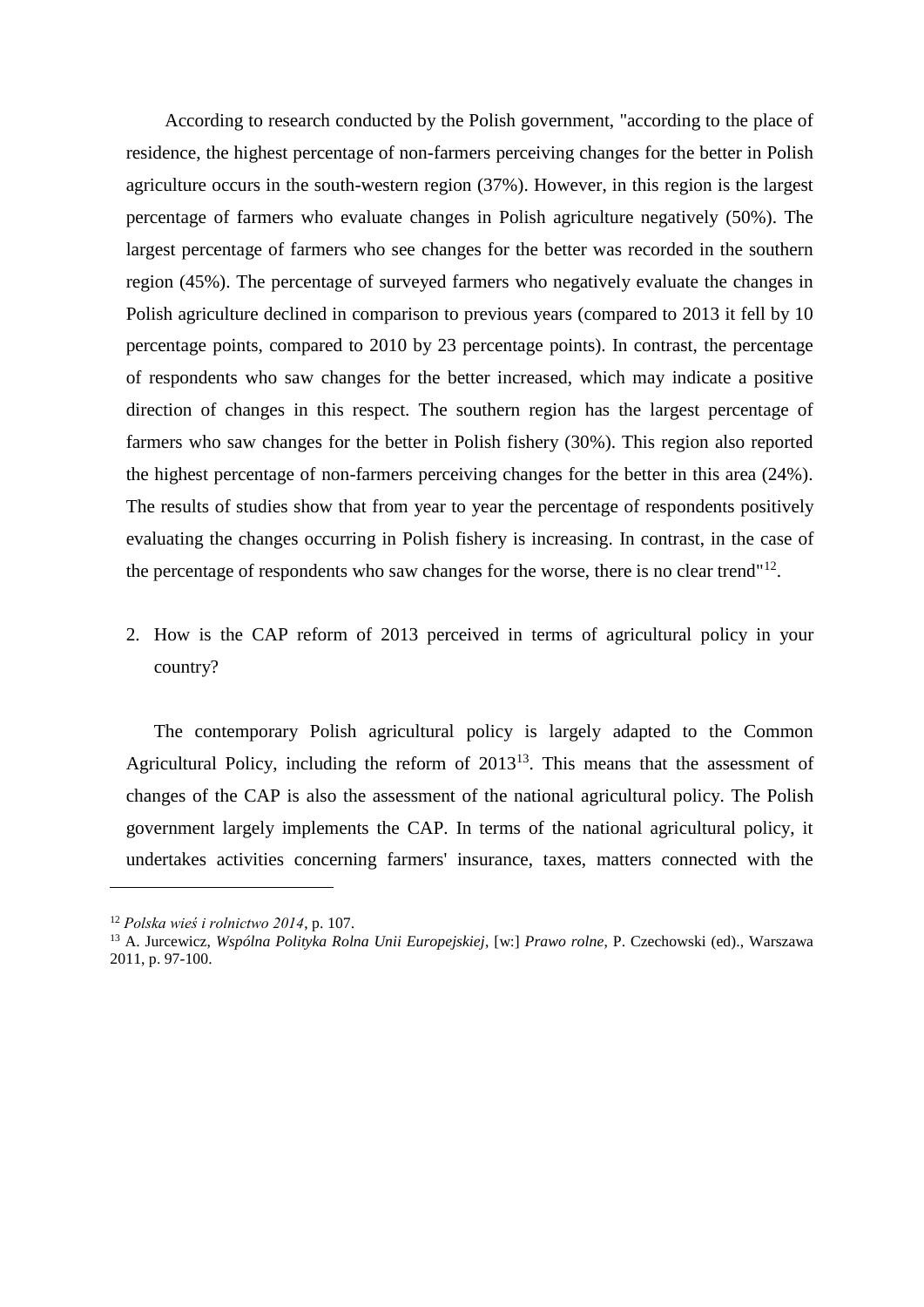development of the agricultural system<sup>14</sup> and the functioning of agricultural markets which are not covered by the Community regulation.

Currently, within the framework of the implemented agricultural policy, there are legal instruments<sup>15</sup>, developed, which will enable the execution of objectives specified in the European regulations<sup>16</sup>. Ministerial regulations are also issued, which define the conditions for obtaining assistance<sup>17</sup>. The main objective of activities focuses on the best possible allocation of European and budget funds under the realization of CAP tasks<sup>18</sup>.

From the point of view of the national agricultural policy, changes are evaluated positively; all the more that Polish agriculture is largely traditional, which allows it to meet the requirements put by the CAP after 2013. The coexistence of the European and national agricultural policy means that the latter is complementary relative to the  $CAP<sup>19</sup>$ . The

<sup>&</sup>lt;sup>14</sup> P. Czechowski, A. Niewiadomski, Obszary wiejskie a planowanie przestrzenne, [in:] "Studia Iuridica Agraria", No. X, Białystok 2012, p. 227-238.

<sup>&</sup>lt;sup>15</sup> S. Prutis, *Dobór instrumentów prawnych służących wsparciu rozwoju obszarów wiejskich*, [in:] "Studia Iuridica Agraria, Białystok 2009, No. VII, p. 192-203; T. Kurowska, *Założenia konstrukcyjne umowy przyznania pomocy z Europejskiego Funduszu Rolnego na rzecz Rozwoju Obszarów Wiejskich*, [in:] "Studia Iuridica Agraria, Białystok 2009, No. VII, p. 163-178.

<sup>16</sup> http://www.minrol.gov.pl/Informacje-branzowe/WPR-po-2013-roku.

<sup>&</sup>lt;sup>17</sup> Among others, they can include the ordinance of the Minister of Agriculture and Rural Development of 8 May 2015 on the detailed conditions and procedures for awarding assistance under the measure "Investments in the development of forest areas and the improvement of longevity of forests" covered by the Rural Areas Development Programme for the years 2014–2020 (OJ item 655); ordinance of the Minister of Agriculture and Rural Development of 18 March 2015 on the detailed conditions and procedures for awarding financial assistance under the measure "Agricultural-environmental-climate measure" covered by the Rural Areas Development Programme for the years 2014–2020 (OJ item 765); ordinance of the Minister of Agriculture and Rural Development of 13 March 2015 on the detailed conditions and procedures for awarding financial assistance under the measure "Ecological agriculture" covered by the Rural Areas Development Programme for the years 2014–2020 (OJ item 370); ordinance of the Minister of Agriculture and Rural Development of 13 March 2015 on the detailed conditions and procedures for awarding financial assistance under the measure "Payments for areas with natural limitations or other special limitations" covered by the Rural Areas Development Programme for the years 2014–2020 (OJ item 364).

<sup>&</sup>lt;sup>18</sup> J. Wilkin, *Wielofunkcyjność rolnictwa – konceptualizacja i operacjonalizacja zjawiska*, [in:] "Wieś i Rolnictwo", 2009, No. 4, p. 4-29.

<sup>19</sup> A.Z. Nowak, A. Niewiadomska, *Wpływ funduszy strukturalnych na wzrost konkurencyjności polskiego rolnictwa – wybrane aspekty ekonomiczne*, [in:] "Studia Iuridica Agraria", No. X, Białystok 2012, p. 307-325; P. Czechowski, A. Niewiadomski, *Wpływ funduszy strukturalnych na wzrost konkurencyjności polskiego rolnictwa – aspekty prawne*, [in:] "Studia Iuridica Agraria", No. X, Białystok 2012, p. 326-334.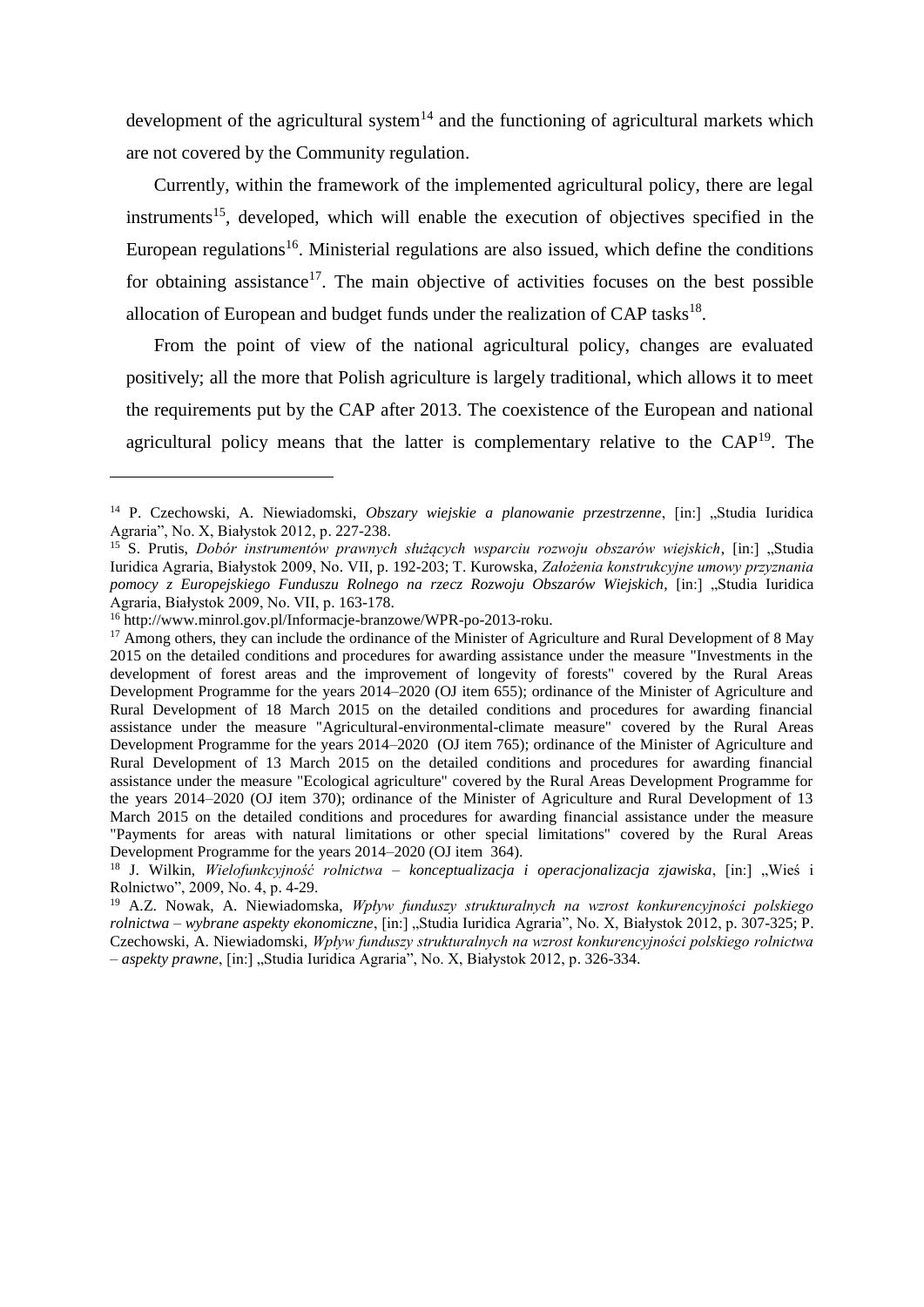national agricultural policy is implemented in those areas that are beyond the interest of the CAP.

3. What have been the consequences of the CAP reform of 2013 (In non-member states: what are the effects of agricultural aids) on the income structure of farmers in your country?

The share of assistance from EU funds in the profitability of Polish agricultural holdings varies, depending on the size of the farm, specification of production, possibility of obtaining assistance. These factors influence the structure of expenditure measures, and consequently, the profitability of agricultural holdings. According to the report "Polish countryside and agriculture in 2014", farmers allocate funds from direct payments mostly on the purchase of fuel for agricultural production (24%), the purchase of fertilizers and plant protection products (38%), the purchase of agricultural machinery (25%), the construction or renovation of the residential building  $(12\%)^{20}$ .

Mainly owners and holders of small and medium-sized farms<sup>21</sup> benefit from European funds. These funds help them to increase their level of investment, and thus achieve greater income<sup>22</sup>. The biggest share of funds from CAP financing in agricultural income affects farms whose economic size does not exceed the 4 ESU. Currently, the share of these funds in

<sup>20</sup> *Polska wieś i rolnictwo 2014*., p. 29.

<sup>21</sup> P. Wojciechowski, *Postępowanie dotyczące przyznawania pomocy finansowej w ramach działań objętych Programem Rozwoju Obszarów Wiejskich*, [in:] "Studia Iuridica Agraria", No. X, Białystok 2012, p. 335-354. <sup>22</sup> W. Dzun, *Duże gospodarstwa rolne przed i po wejściu do UE*, [in:] *Polska wieś i rolnictwo w Unii Europejskiej. Dylematy i kierunki przemian*, Warszawa 2008; B. Karwat-Woźniak, *Możliwości rozwojowe chłopskiego rolnictwa na przykładzie gospodarstw wysokotowarowych. Raport nr 10*, IERiGŻ, Warszawa 2005; idem, *Gospodarstwa wysokotowarowe w rolnictwie chłopskim. Synteza wyników badań 2005-2009*, Warszawa 2009, p. 27.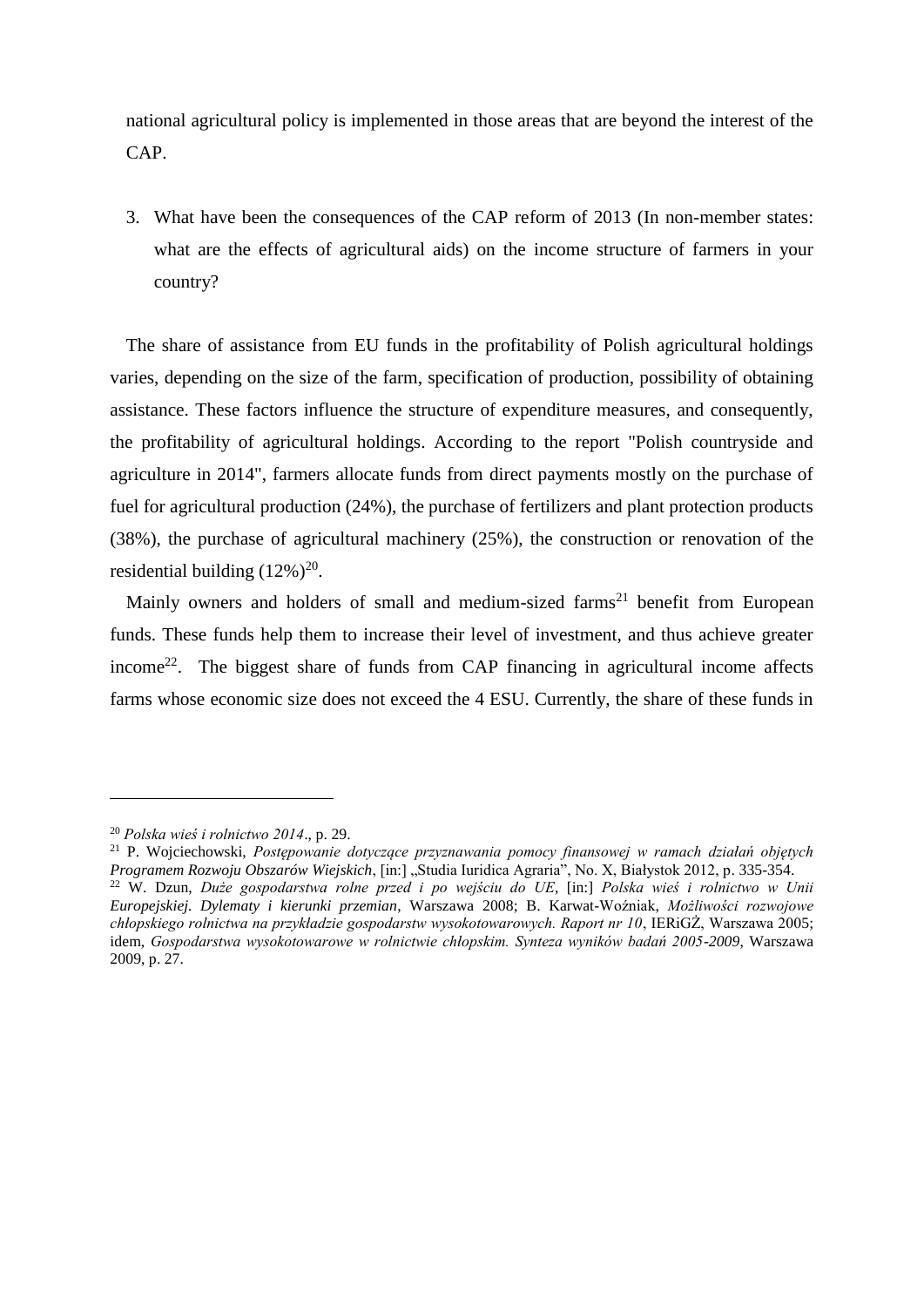agricultural income of these farms is approx.  $35\%^{23}$ . These farms are largely the main beneficiaries of assistance, and their owners and holders could lose most in the event of liquidation of the current system of agricultural support from European funds.

The bigger the area of the agricultural holding, the smaller the share of European funds in agricultural income (farms 4-8 ESU – 24.6%, 8-16 ESU – 17.8%, 16-40 ESU – 14.3%, 40- 100 ESU – 13.2%; more than 100 ESU – 7.1%)<sup>24</sup>. According to government data, "43% of the surveyed rural population indicates that the financial situation of their agricultural holding is good or very good. 15% of respondents share the opposite opinion. The proportion of the rural population positively assessing the financial situation increased in comparison to all previous analyzed periods<sup>"25</sup>. It is estimated that changes to the CAP and smaller assistance funds after 2013 could lower the above values.

4. Are there already views in your country on the further development of the CAP (and, in particular, the mid-term review)?

The Polish government adopted a number of positions on both the CAP reform of 2013, and the vision of the CAP in the future<sup>26</sup>. The most important documents in this area include: The position of the Government of the Republic of Poland on the package of legislative proposals for the CAP for the years 2014-2020 (adopted in April 2012)<sup>27</sup>; The position of the

<sup>23</sup> *Charakterystyka gospodarstw rolnych w 2013 r.*, GUS, Warszawa 2014, p. 138-142; *Rolnictwo w 2014 r.*, GUS, Warszawa 2015, p 32-33.

<sup>24</sup> *Charakterystyka gospodarstw rolnych w 2013 r.*, GUS, Warszawa 2014, p 138-142; *Rolnictwo w 2014 r.*, GUS, Warszawa 2015, p 32-33.

<sup>25</sup> *Polska wieś i rolnictwo 2014*, p 41.

<sup>26</sup> W. Józwiak, W. Michna, Z. Mirkowska, *Procesy zachodzące w polskim rolnictwie w latach 1990-2010 i pożądana wizja rolnictwa w 2020 roku – zagadnienia wybrane*, IERiGŻ-PIB, Warszawa 2011; W. Poczta, *Wspólna Polityka Rolna po 2013 roku – wizja zmian*, [in:] A. Czyżewski, W. Poczta (ed.), *Projekty inwestycyjne w agrobiznesie a zasady Wspólnej Polityki Rolnej po 2013 roku*, Poznań 2011.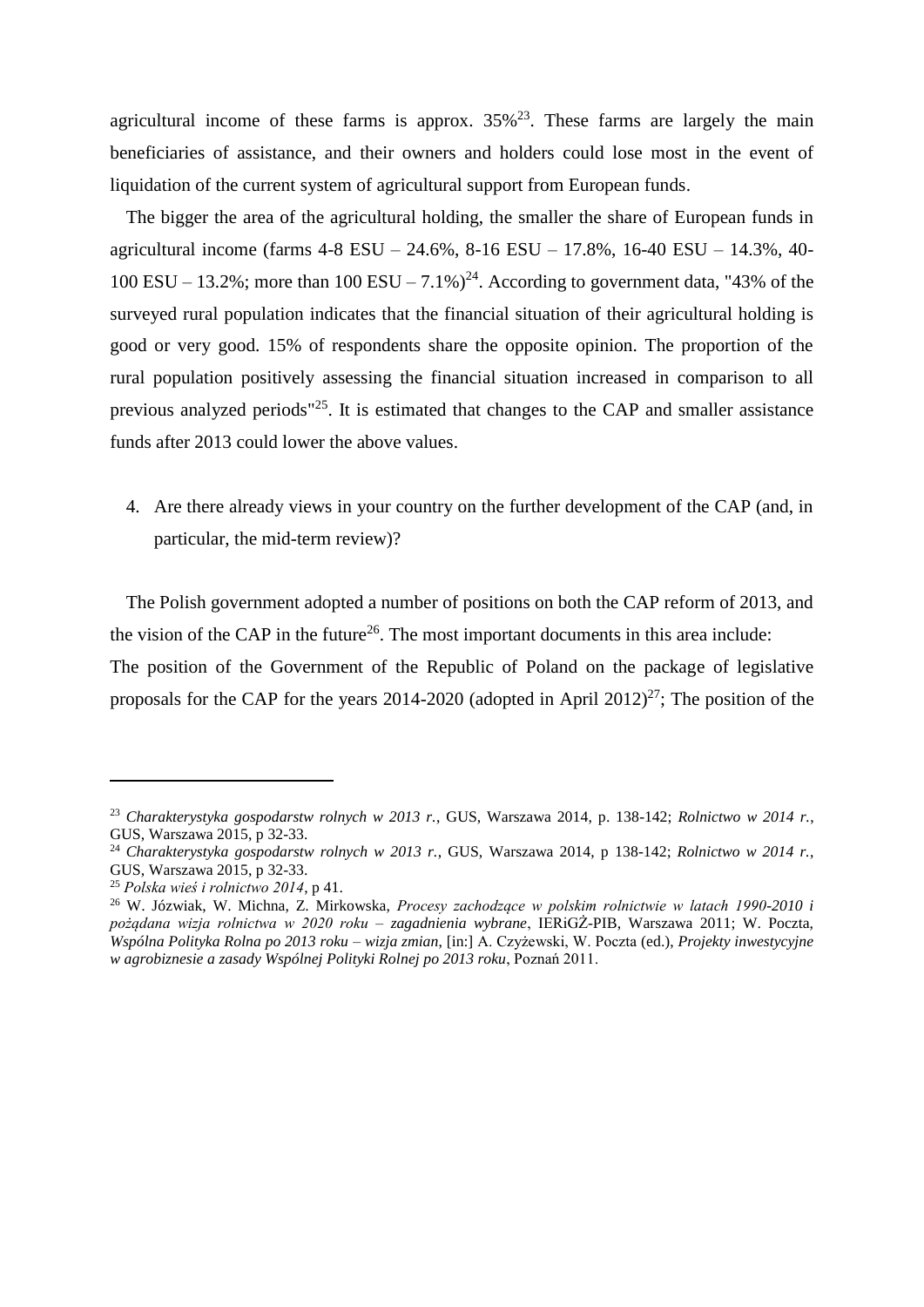Government of the Republic of Poland on the future of the Common Agricultural Policy after 2013 (direction document of  $2009)^{28}$ ; The general evaluation of the legislative package of the CAP for the years 2014-2020 and assumptions to the Position of the Government of the Republic of Poland<sup>29</sup>; The position of the Government of the Republic of Poland on the draft of the ordinance of the European Parliament and Council establishing the rules concerning direct payments for farmers on the basis of support systems under the common agricultural policy  $(COM(2011)625)^{30}$ ; The position of the Government of the Republic of Poland on the draft of the ordinance of the European Parliament and Council establishing common organization of markets of agricultural products ("ordinance on a uniform common organization of markets")  $(COM(2011)626)^{31}$ . A list of other positions and opinions of the Polish government on the future of the CAP has been published on the websites of the Ministry of Agriculture and Rural Development<sup>32</sup>

According to these documents, "in the opinion of the Government of the Republic of Poland, the Common Agricultural Policy, also after 2013, will play a key role in ensuring in the EU: food security, sustainable development of agriculture and rural areas, equal conditions of competition on a uniform agricultural market and strong competitive position of the EU on the global agricultural market. [...] According to the Government of the Republic

27

http://www.minrol.gov.pl/content/download/35469/198140/version/1/file/00\_www\_OG%C3%93LNA%20OCE NA%20PAKIETU%20i%20zalozenia%20stanowiska%20RP.pdf.

<sup>28</sup> http://www.minrol.gov.pl/pol/Informacje-branzowe/WPR-po-2013-roku/Aktualnosci-WPR-po-2013 roku/Stanowisko-Rzadu-RP-w-sprawie-przyszlosci-Wspolnej-Polityki-Rolnej-po-2013-roku.

<sup>29</sup> http://www.minrol.gov.pl/pol/Informacje-branzowe/WPR-po-2013-roku/Aktualnosci-WPR-po-2013 roku/Stanowisko-Rzadu-RP-do-Komunikatu-KE. 30

http://www.minrol.gov.pl/content/download/35470/198148/version/1/file/01\_www\_PLATNOSCI\_stanowisko% 20RP\_%20COM\_2011\_625.pdf. 31

http://www.minrol.gov.pl/content/download/35471/198152/version/1/file/02\_www\_RYNKI\_stanowisko%20RP \_COM\_2011\_626.pdf.

<sup>32</sup> http://www.minrol.gov.pl/pol/Informacje-branzowe/WPR-po-2013-roku/Aktualnosci-WPR-po-2013 roku/Informacja-na-temat-stanowiska-rzadu-w-sprawie-WPR-po-2013-r.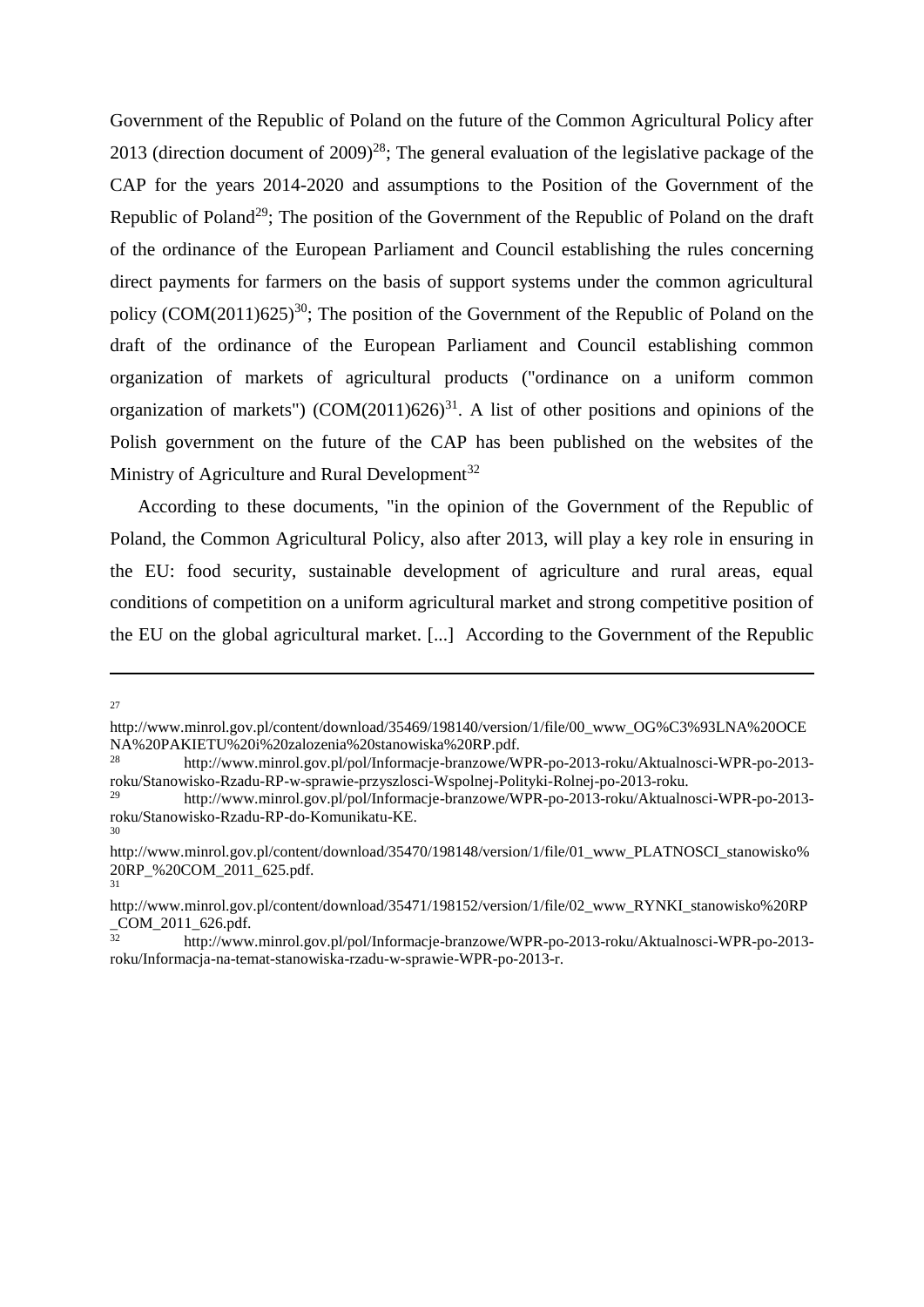of Poland, in order to ensure the efficiency and effectiveness of the CAP in the realization of the above tasks in the future, further changes to this policy should: (i) maintain fully its Community nature, particularly in financial terms, ensuring equal conditions of competition on a uniform EU market, (ii) associate the level and distribution of financial support for various activities, including, in terms of direct support to current and future objectives, which among others requires departing from historical limits (envelopes) of direct payments reflecting the intensity and level of agricultural production in particular Member State several years ago, and (iii) reduce the costs of implementation both for EU institutions, Member States and the beneficiaries themselves, which requires further simplification of the policy. The future CAP must be understandable to farmers, but also for taxpayers and without its radical simplification this will not be possible"<sup>33</sup>.

#### **II. Legal Structure**

5. Which legal acts implement the CAP reform of 2013 in your country? (In non-member states: how is the law governing agricultural aid enacted?)

Currently, in Poland, legislative work is underway on the implementation of European regulations and issuing executive acts, which would allow farmers to apply for assistance. Until now, in terms of direct payments, the following has been issued: Act of 5 February 2015 on payments under direct support systems34; ordinance of the Minister of Agriculture and Rural Development of 6 March 2015 on the issue of landscape elements recognized as a part of the eligible area of agricultural parcel and their width35; ordinance of the Minister of

<sup>33</sup> *Ogólna ocena pakietu legislacyjnego WPR na lata 2014-2020 i założenia do Stanowiska Rządu RP*, p. 1-5.

<sup>&</sup>lt;sup>34</sup> Act of 5 February 2015 on payments under the direct assistance systems (OJ [item 308 as amended\).](http://dokumenty.rcl.gov.pl/D2015000030801.pdf)

<sup>&</sup>lt;sup>35</sup> Ordinance of the Minister of Agriculture and Rural Development of 6 March 2015 on the issue of landscape elements recognized as a part of the eligible area of agricultural parcel and their width (OJ item 336).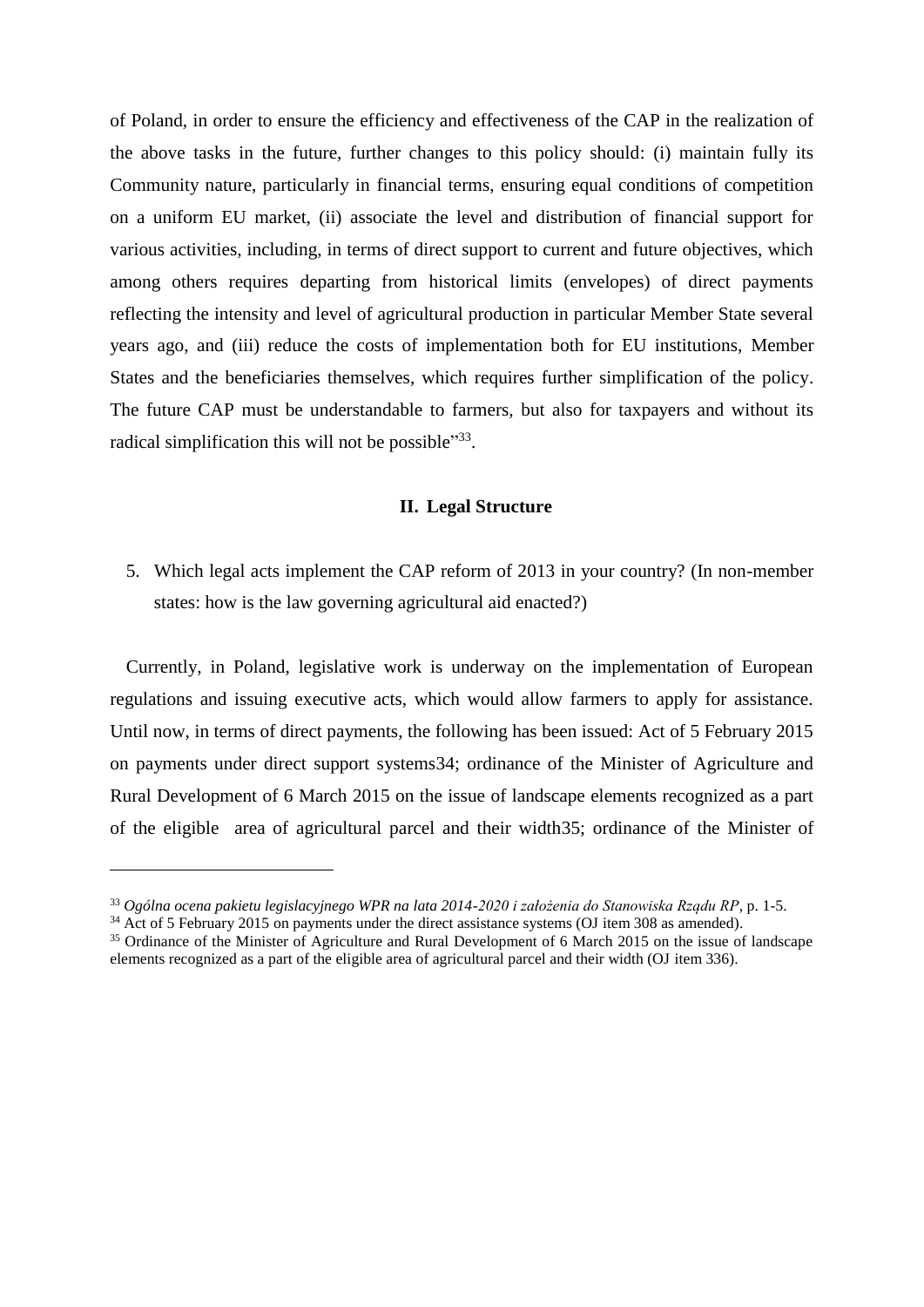Agriculture and Rural Development of 6 March 2015 on the issue of tree species, which cultivation constitutes a short rotation coppice, and the maximum harvest cycle for each of these tree species36; ordinance of the Minister of Agriculture and Rural Development of 6 March 2015 on the issue of determining the maximum tree density37; ordinance of the Minister of Agriculture and Rural Development of 6 March 2015 on the issue of the period for calculating the share of various crops for the diversification of crops38; ordinance of the Minister of Agriculture and Rural Development of 9 March 2015 on the issue of norms in the scope of good agricultural culture in accordance with environmental protection39; ordinance of the Minister of Agriculture and Rural Development of 9 March 2015 on the issue of determining environmentally valuable permanent grasslands40; ordinance of the Minister of Agriculture and Rural Development of 10 March 2015 on the issue of conditions that organizational units should meet, which can be entrusted to perform audits concerning payments under direct assistance systems41; ordinance of the Minister of Agriculture and Rural Development of 11 March 2015 on the issue of areas recognized as pro-ecological areas and the conditions of the common realization of practices for maintaining these areas42; ordinance of the Minister of Agriculture and Rural Development of 12 March 2015 on the

<sup>&</sup>lt;sup>36</sup> Ordinance of the Minister of Agriculture and Rural Development of 6 March 2015 on the issue of tree species, which cultivation constitutes a short rotation coppice, and the maximum harvest cycle for each of these tree species (OJ item 339).

<sup>&</sup>lt;sup>37</sup> Ordinance of the Minister of Agriculture and Rural Development of 6 March 2015 on the issue of determining the maximum tree density (OJ item 338).

<sup>38</sup> Ordinance of the Minister of Agriculture and Rural Development of 6 March 2015 on the issue the period for calculating the share of various crops for the diversification of crops (OJ item 340).

<sup>39</sup> Ordinance of the Minister of Agriculture and Rural Development of 9 March 2015 on the issue of norms in the scope of good agricultural culture in accordance with environmental protection (OJ item 344).

<sup>40</sup> Ordinance of the Minister of Agriculture and Rural Development of 9 March 2015 on the issue of determining environmentally valuable permanent grasslands (OJ item 348).

<sup>&</sup>lt;sup>41</sup> Ordinance of the Minister of Agriculture and Rural Development of 10 March 2015 on the issue of conditions that organizational units should meet, which can be entrusted to perform audits concerning payments under direct assistance systems (OJ item 374).

<sup>42</sup> Ordinance of the Minister of Agriculture and Rural Development of 11 March 2015 on the issue of areas recognized as pro-ecological areas and the conditions of the common realization of practices for maintaining these areas (OJ item 354).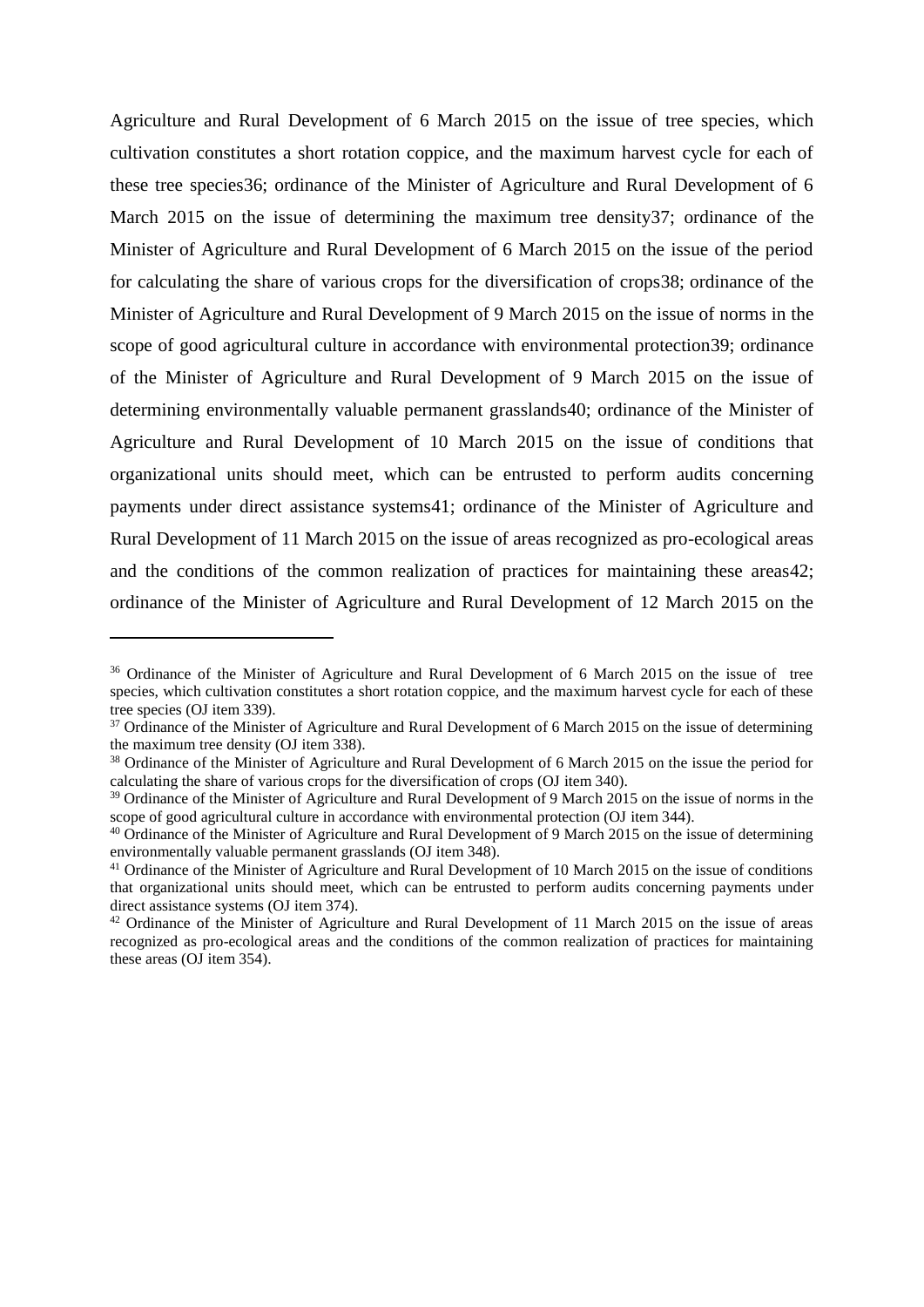issue of detailed conditions and procedures for awarding direct payments and payments unrelated to tobacco43; ordinance of the Minister of Agriculture and Rural Development of 12 March 2015 on the issue of detailed requirements that should be met by applications on matters concerning payments under direct assistance systems44 and 7 other detailed ordinances. This legislation is mainly executive acts to European regulations and the Polish act, which creates the legal framework for the functioning of the direct payments system after 2013.

In Poland, there is also legislative work underway on the regulations concerning the realization and implementation of the development policy of rural areas approved the European Commission of the Rural Areas Development Programme for 2014-2020. In terms of the rural areas development policy, the following has been issued: Act of 20 February 2015 on supporting the development of rural areas with the participation of funds from the European Agricultural Fund for the Development of Rural Areas under the Rural Areas Development Programme for the years 2014–2020<sup>45</sup>; Act of 20 February 2015 on local development with the involvement of the local community<sup>46</sup>; ordinance of the Minister of Agriculture and Rural Development of 13 July 2015 on the issue of detailed conditions and procedure for awarding, payment and reimbursement of financial assistance for operations like "Bonuses for young farmers" under the submeasure "Assistance for young farmers starting a business" covered by the Rural Areas Development Programme for the years 2014–

<sup>43</sup> Ordinance of the Minister of Agriculture and Rural Development of 12 March 2015 on the issue of detailed conditions and procedures for awarding direct payments and payments unrelated to tobacco (OJ item 351).

<sup>44</sup> Ordinance of the Minister of Agriculture and Rural Development of 12 March 2015 on the issue of detailed requirements that should be met by applications on matters concerning payments under direct assistance systems (OJ item 352).

<sup>&</sup>lt;sup>45</sup> Act of 20 February 2015 on supporting the development of rural areas with the participation of funds from the European Agricultural Fund for the Development of Rural Areas under the Rural Areas Development Programme for the years 2014–2020 (OJ item 349).

<sup>&</sup>lt;sup>46</sup> Act of 20 February 2015 on local development with the involvement of the local community (OJ item 378).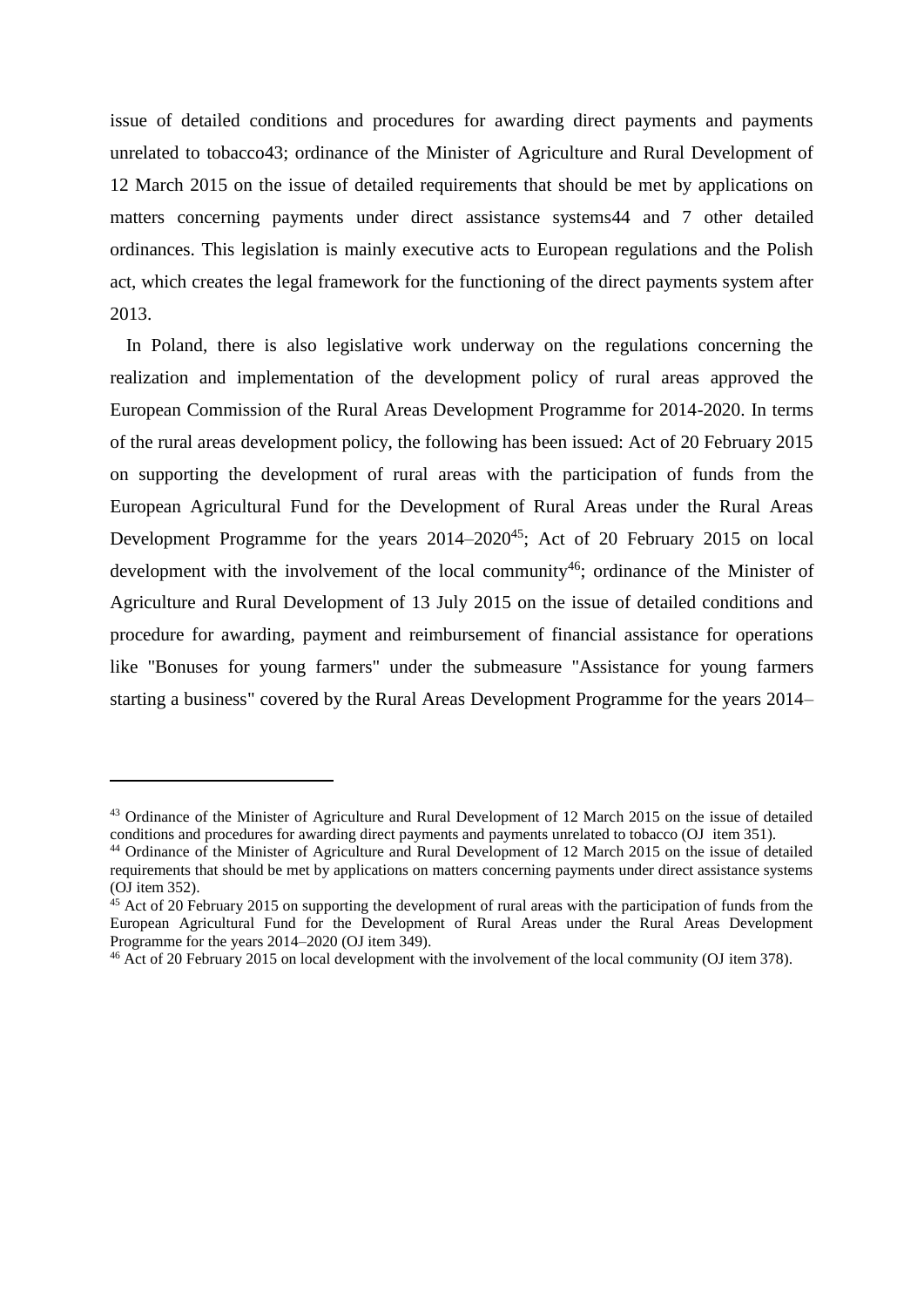2020<sup>47</sup>; ordinance of the Minister of Agriculture and Rural Development of 3 June 2015 on the issue of detailed conditions and procedure for awarding financial assistance under the submeasure "Preparatory assistance" covered by the Rural Areas Development Programme for the years 2014–2020<sup>48</sup>; ordinance of the Minister of Agriculture and Rural Development of 29 May 2015 on the issue of detailed conditions and procedure for awarding financial assistance under the measure "Agricultural-environmental-climate measure" covered by the Rural Areas Development Programme for the years  $2014-2020^{49}$ ; ordinance of the Minister of Agriculture and Rural Development of 8 May 2015 on the issue of detailed conditions and procedure for awarding financial assistance under the measure "Investments in the development of forest areas and the improvement of the longevity of forests" covered by the Rural Areas Development Programme for the years  $2014-2020^{50}$ ; ordinance of the Minister of Agriculture and Rural Development of 18 March 2015 on the issue of detailed conditions and procedure for awarding financial assistance under the measure "Agricultural-environmentalclimate measure" covered by the Rural Areas Development Programme for the years 2014– 2020<sup>51</sup>; ordinance of the Minister of Agriculture and Rural Development of 13 March 2015 on the issue of detailed conditions and procedure for awarding financial assistance under the

<sup>&</sup>lt;sup>47</sup> Ordinance of the Minister of Agriculture and Rural Development of 13 July 2015 on the issue of detailed conditions and procedure for awarding, payment and reimbursement of financial assistance for operations like "Bonuses for young farmers" under the submeasure "Assistance for young farmers starting a business" covered by the Rural Areas Development Programme for the years 2014–2020 (OJ item 982).

<sup>&</sup>lt;sup>48</sup> Ordinance of the Minister of Agriculture and Rural Development of 3 June 2015 on the issue of detailed conditions and procedure for awarding financial assistance under the submeasure "Preparatory assistance" covered by the Rural Areas Development Programme for the years 2014–2020 (OJ item 851).

<sup>&</sup>lt;sup>49</sup> Ordinance of the Minister of Agriculture and Rural Development of 29 May 2015 on the issue of detailed conditions and procedure for awarding financial assistance under the measure "Agricultural-environmentalclimate measure" covered by the Rural Areas Development Programme for the years 2014–2020 (OJ item 765).

<sup>50</sup> Ordinance of the Minister of Agriculture and Rural Development of 8 May 2015 on the issue of detailed conditions and procedure for awarding financial assistance under the measure "Investments in the development of forest areas and the improvement of the longevity of forests" covered by the Rural Areas Development Programme for the years 2014–2020 (OJ item 655).

<sup>51</sup> Ordinance of the Minister of Agriculture and Rural Development of 18 March 2015 on the issue of detailed conditions and procedure for awarding financial assistance under the measure "Agricultural-environmentalclimate measure" covered by the Rural Areas Development Programme for the years 2014–2020 (OJ item 415).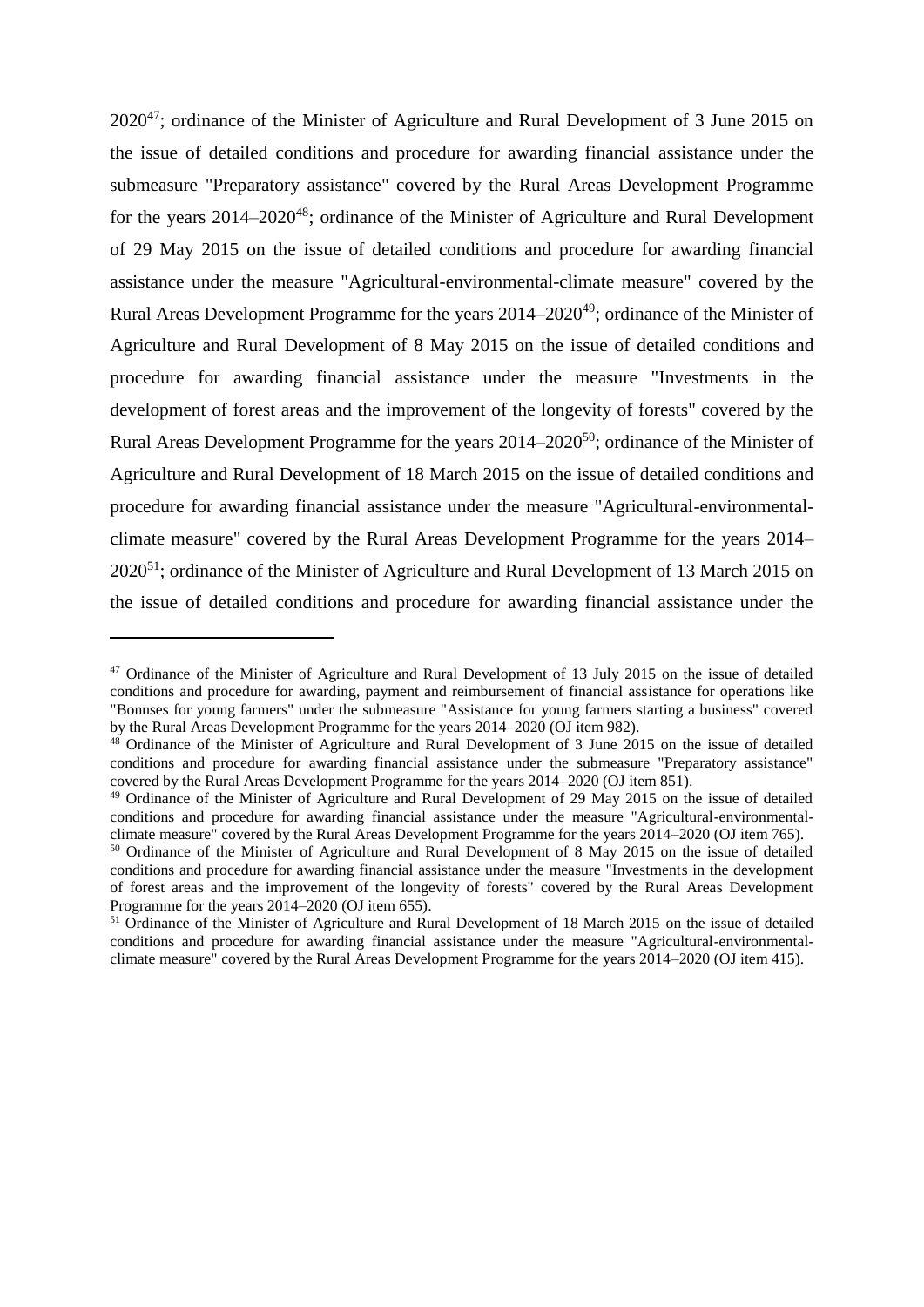measure "Ecological agriculture" covered by the Rural Areas Development Programme for the years  $2014-2020^{52}$ ; ordinance of the Minister of Agriculture and Rural Development of 13 March 2015 on the issue of detailed conditions and procedure for awarding financial assistance under the measure "Payments for areas with natural limitations or other special limitations" covered by the Rural Areas Development Programme for the years 2014–2020<sup>53</sup>.

Work is still underway on the preparation of executive acts for all the measures of the Rural Areas Development Programme 2014-2020. Their issuance is related to the procedure of allocating individual financial resources and the schedule set in the programme.

11. What consequences does the phasing-out of the milk quota system have in your country, with particular reference to producer organisations and interbranch organisations?

The elimination of milk quotas for Polish agriculture means a kind of revolution<sup>54</sup>. Above all, it means the liberalization of the milk market in Poland. It is also conducive to the improvement of competitiveness among milk producers, because quality and the price of the product will now decide for demand, and not the system of special quotas<sup>55</sup>. Currently, the Polish dairy sector requires modernization and acceleration of its development in order to

<sup>52</sup> Ordinance of the Minister of Agriculture and Rural Development of 13 March 2015 on the issue of detailed conditions and procedure for awarding financial assistance under the measure "Ecological agriculture" covered by the Rural Areas Development Programme for the years 2014–2020 (OJ item 370).

<sup>&</sup>lt;sup>53</sup> Ordinance of the Minister of Agriculture and Rural Development of 13 March 2015 on the issue of detailed conditions and procedure for awarding financial assistance under the measure "Payments for areas with natural limitations or other special limitations" covered by the Rural Areas Development Programme for the years 2014–2020 (OJ item 364).

<sup>54</sup> . A. Baer-Nawrocka, E. Kiryluk-Dryjska, W*pływ likwidacji kwot mlecznych na sytuację produkcyjną i ekonomiczną producentów mleka w Unii Europejskiej (wyniki symulacji modelowych)*, "Wieś i Rolnictwo", 2010, No. 3.

<sup>55</sup> P. Szajner, *Wpływ likwidacji kwot mlecznych i zmian regulacji rynku mleka na perspektywy rozwoju polskiego mleczarstwa*, IERiGŻ, p. 12; P. Szajner, *Ocena wpływu likwidacji kwot mlecznych na konkurencyjność polskiego mleczarstwa w kontekście teorii ekonomii*, [in:] "Zeszyty Naukowe Szkoły Głównej Gospodarstwa Wiejskiego w Warszawie. Problemy Rolnictwa Światowego", 2012, No. 12(27), p. 104-112.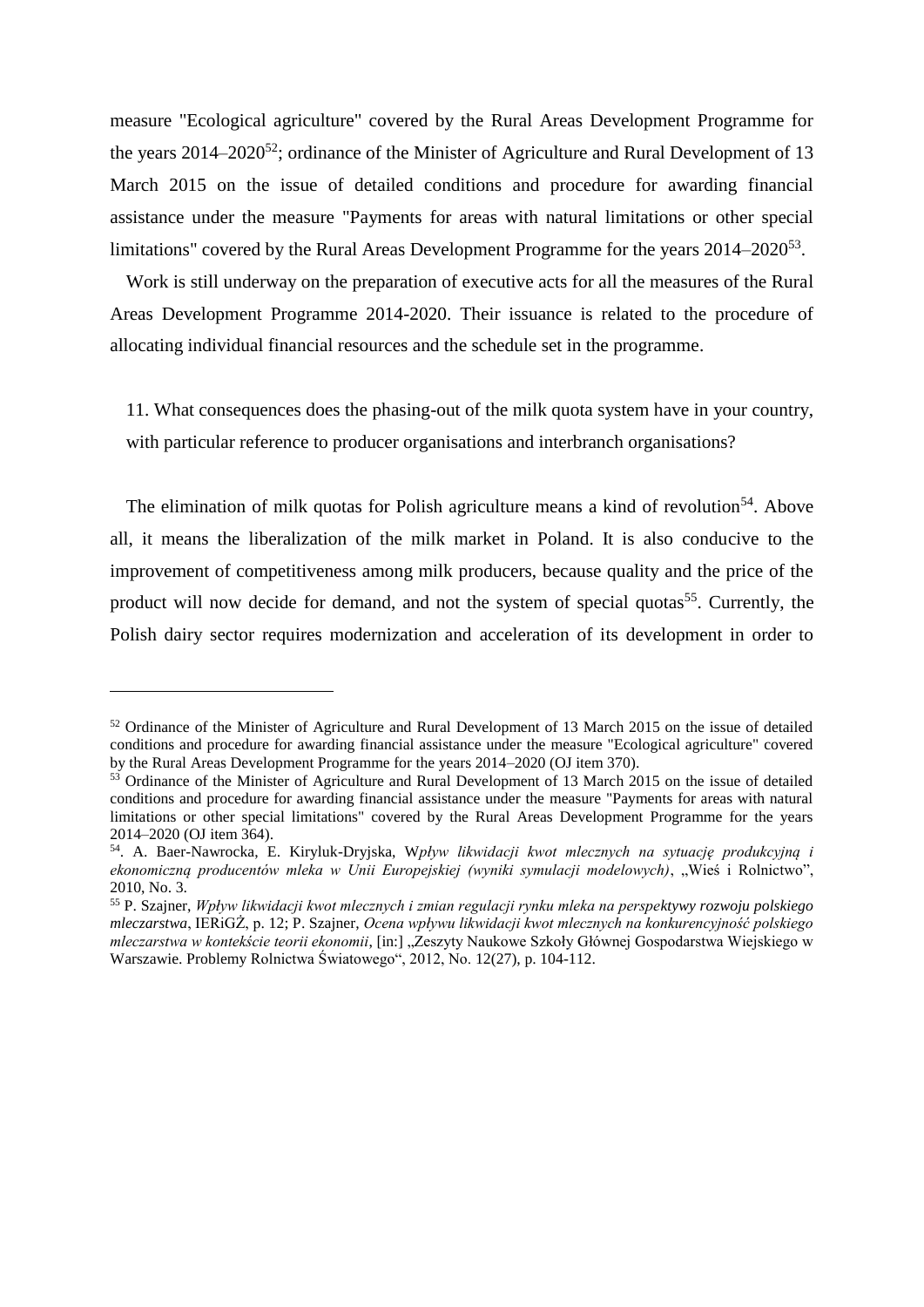specialize the production of milk. The elimination of milk quotas may be conducive to this<sup>56</sup>. Individual producers of milk should increase the profitability of their farms as a result of selling more milk. However, this will depend on the scale of production, specialization and the level of new investment in this sector and individual farms.

This also entails a large reorganization of the milk market in Poland<sup>57</sup>. The Minister of Agriculture and Rural Development in a newspaper interview pointed out that "a search for good suppliers and producers will take place through large processing plants, which is a major threat to small dairy factories"<sup>58</sup>. As a result of such changes, if small dairy processing plants do not adapt their offer quickly to market needs, they will be at risk of falling out of the market. It is anticipated that the elimination of milk quota will be conducive to consolidation of the market, in particular the creation of larger processing plants that will be able to receive from farmers produced milk. The elimination of milk quotas could mean a drop in profitability of small producers who, thanks to this system, could have had any profit from milk production<sup>59</sup>.

It should also be noted that the mechanism for controlling the milk market and the amount produced by different producers has been liquidated. From the point of view of market liberalization, this fact should be welcomed, but from the point of production quality, appropriate controls of veterinary services should be strengthened.

<sup>56</sup> *Stan przygotowania Polski i Unii Europejskiej do zniesienia kwot mlecznych*, D. Ogryczak (ed.), Warszawa 2014.

<sup>57</sup> M. Karolewska, *Polskie duże gospodarstwa specjalizujące się w produkcji mleka na tle gospodarstw z wybranych krajów europejskich*, [in:] "Roczniki Naukowe Rolnictwa", Seria G, No. 93,1, 2006; D. Komorowska, *Koncentracja produkcji mleka w Polsce*, [in:] "Zeszyty Naukowe Ekonomiki Organizacji Gospodarki Żywnościowej", 2006, No. 61.

<sup>58</sup> Interview with the Minister of Agriculture and Rural Development Dr Marek Sawicki http://www.money.pl/gospodarka/wiadomosci/artykul/kwoty-mleczne-odchodza-do-lamusadzis,96,0,1749088.html.

<sup>59</sup> M. Sznajder, *Skutki likwidacji kwot mlecznych dla mleczarstwa polskiego*, Opinie i ekspertyzy. Kancelaria Senatu, Warszawa 2010.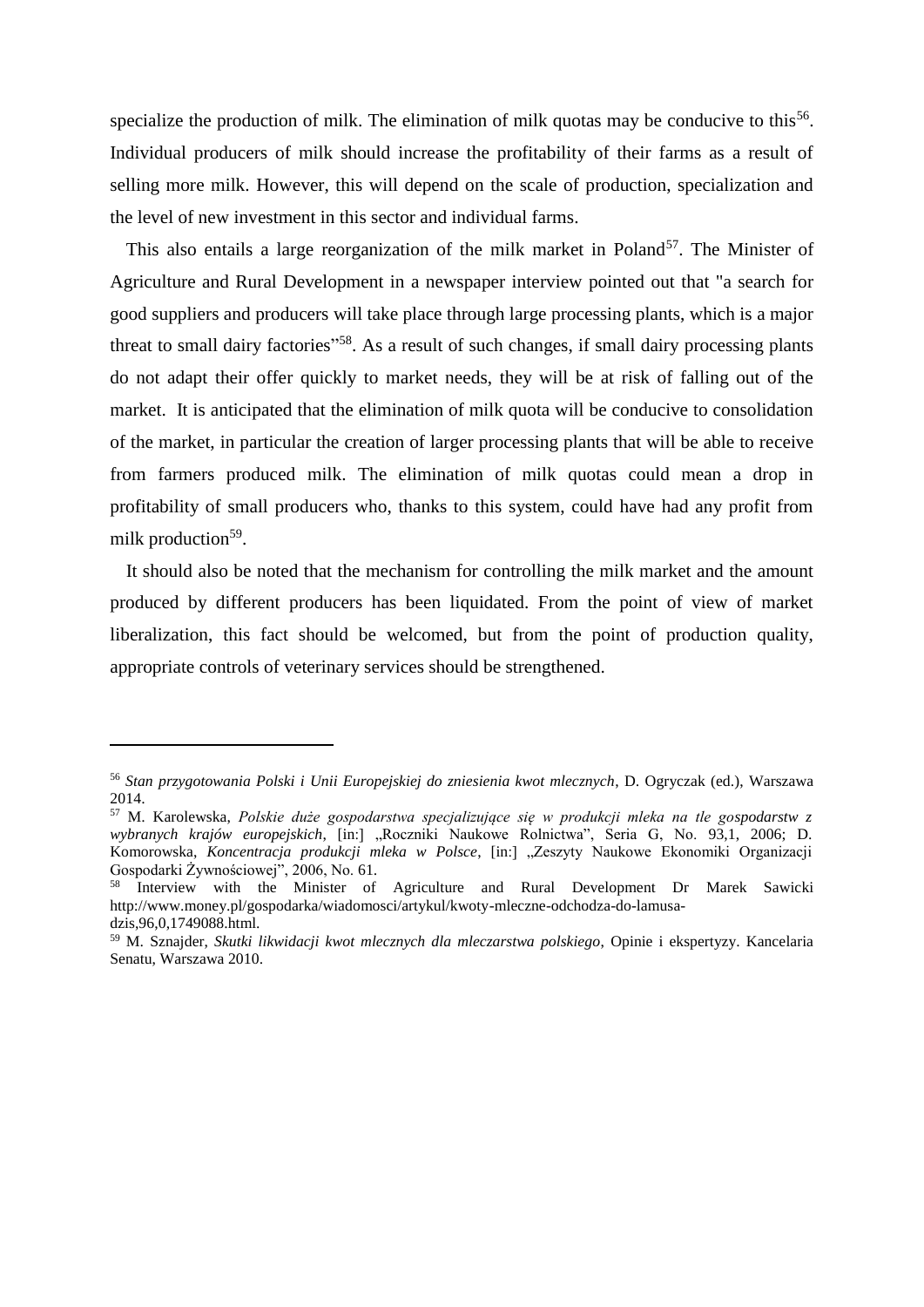A side effect associated with the elimination of milk quotas may also be an increase in the population of dairy cattle. This may cause significant changes in the beef market through increased supply of these products<sup>60</sup>.

## **III.Enforcement and Transparency**

15.Are there any specific enforcement problems in your country concerning the control of agricultural aid?

Currently, a system of control of allocated funds in accordance with European regulations is being realized in Poland. One of the legal bases of control is the ordinance of the European Parliament and of the Council (EU) No. 1306/2013 of 17 December 2013 on the issue of financing the common agricultural policy, managing and monitoring it, as well as the repealing ordinances of the Council (EEC) No. 352/78, (EC) No. 165/94, (EC) No. 2799/98, (EC) No. 814/2000, (EC) No. 1290/2005 and (EC) No. 485/2008<sup>61</sup> (in particular art. 79-90) and the detailed legal acts concerning various possible types of control.

In this respect, the Polish paying agency (in Poland the Agency for Agriculture Restructuring and Modernization) carries out a series of controls, among others, on-site inspection, cross-checking, formal control<sup>62</sup>, cross-compliance control, control of standards and requirements of mutual compliance, controls within the framework of the Rural Areas Development Programme, control of direct payments, control of stocks.

<sup>60</sup> B. Czyżewski, M. Śmigala, *Instytucjonalne przesłanki rozwoju gospodarstw mleczarskich w Polsce*, [in:] "Journal of Agribusiness and Rural Development", 2012, No. 3(25), p. 81-99.

<sup>&</sup>lt;sup>61</sup> Ordinance of the European Parliament and of the Council (EU) No. 1306/2013 of 17 December 2013 on the issue of financing the common agricultural policy, managing and monitoring it, as well as the repealing ordinances of the Council (EEC) No. 352/78, (EC) No. 165/94, (EC) No. 2799/98, (EC) No. 814/2000, (EC) No. 1290/2005 and (EC) No. 485/2008 (OJ EU L of 347 of 2013, p. 549 as amended).

<sup>62</sup> P. Wojciechowski, *Odpowiedzialność administracyjna i karna beneficjentów pomocy z Programu Rozwoju Obszarów Wiejskich*, [in:] "Studia Iuridica Agraria", No. X, Białystok 2012, p. 281-306.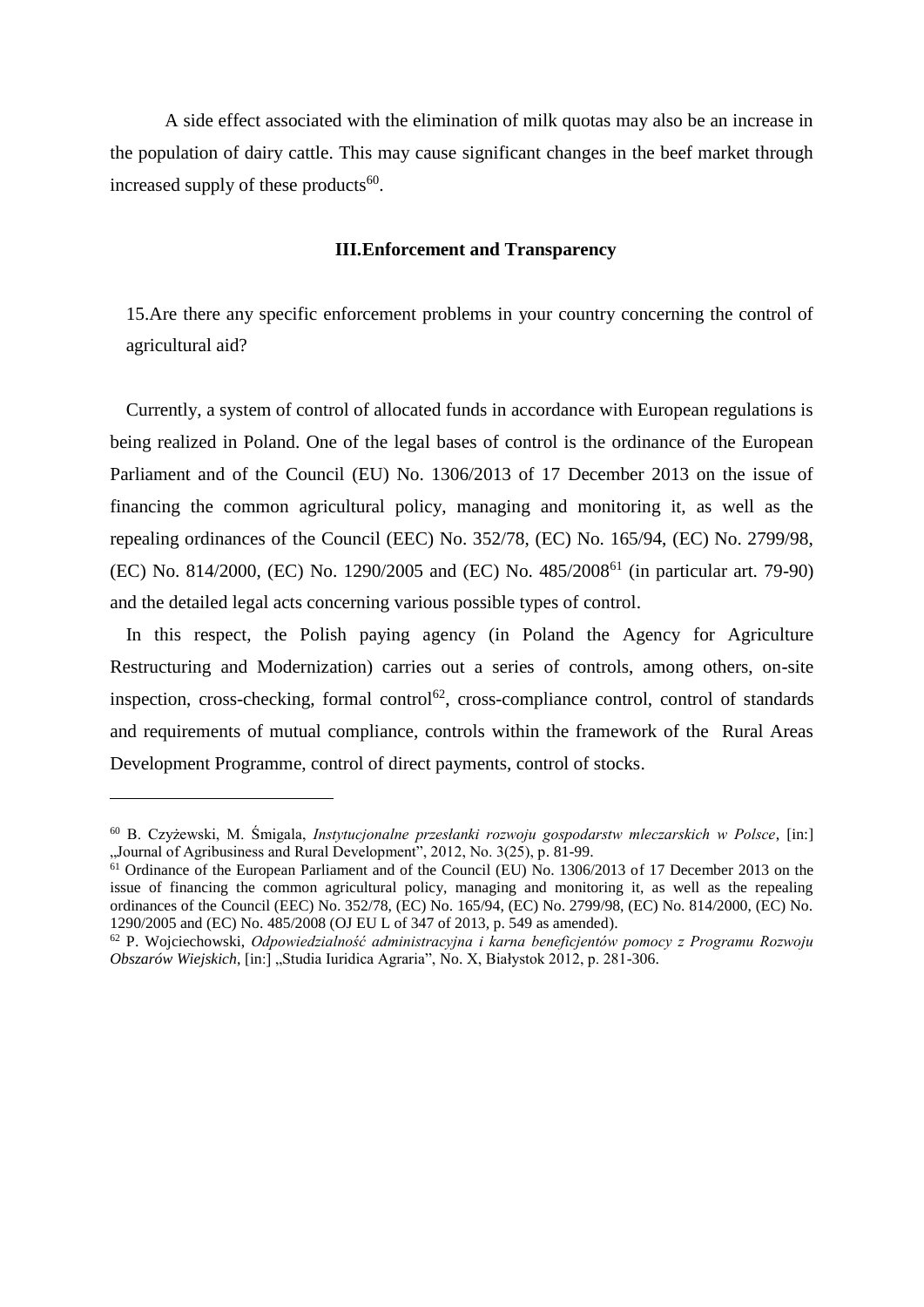Any irregularities detected are removed, and the violations of laws and rules for awarding assistance are punished in accordance with the regulations on individual assistance. In this regard, Poland returns the inadequately expended financial resources in accordance with the European regulations. Currently, there are some specific problems concerning the control system of spending assistance funds deriving from European funds intended for agriculture<sup>63</sup>. However, they are not of a general nature and most of the resources within the framework of European funds are spent properly.

Furthermore, the awarding of funds, which takes place through agreements, is controlled by means of civil proceedings<sup>64</sup>. Supervision of the implementation of these agreements is exercised not only by their parties, but also by the common courts in Poland.

16. Is the information on beneficiaries of agricultural aid being published and, if so, to what extent?

Applications for funding assistance are submitted by a special computerized system of the Polish paying agency<sup>65</sup> - Agency for Agriculture Restructuring and Modernization. This enables to quickly publish the list of people who received assistance<sup>66</sup>. After obtaining assistance, the lists of beneficiaries are published in a special online database of assistance beneficiaries of the Common Agricultural Policy<sup>67</sup>. This method of publication of beneficiaries facilitates transparency and openness of the entire process for awarding

<sup>&</sup>lt;sup>63</sup> A. Niewiadomska, A. Niewiadomski, *Structural Funds of Polish Agriculture*, [in:] "World Academy of Science, Engineering and Technology", 2012, issue 71, p. 1804-1810.

<sup>64</sup> D. Łobos-Kotowska, *Umowa przyznania pomocy z Europejskiego Funduszu Rolnego na rzecz Rozwoju Obszarów Wiejskich a inne podobne umowy*, [in:] "Studia Iuridica Agraria", No. X, Białystok 2012, p. 265-280. <sup>65</sup> A. Niewiadomski, P. Wojciechowski, *Program Rozwoju Obszarów Wiejskich*, [in:] *Prawo rolne*, P. Czechowski (ed)., Warszawa 2011, p. 419.

<sup>66</sup> W. Czubak, A. Sadowski, *Dostępność informacji oraz czynniki utrudniające ubieganie się o dopłaty bezpośrednie*, [in:] "Wieś i Rolnictwo", 2010, No 3.

<sup>67</sup> http://beneficjenciwpr.minrol.gov.pl/.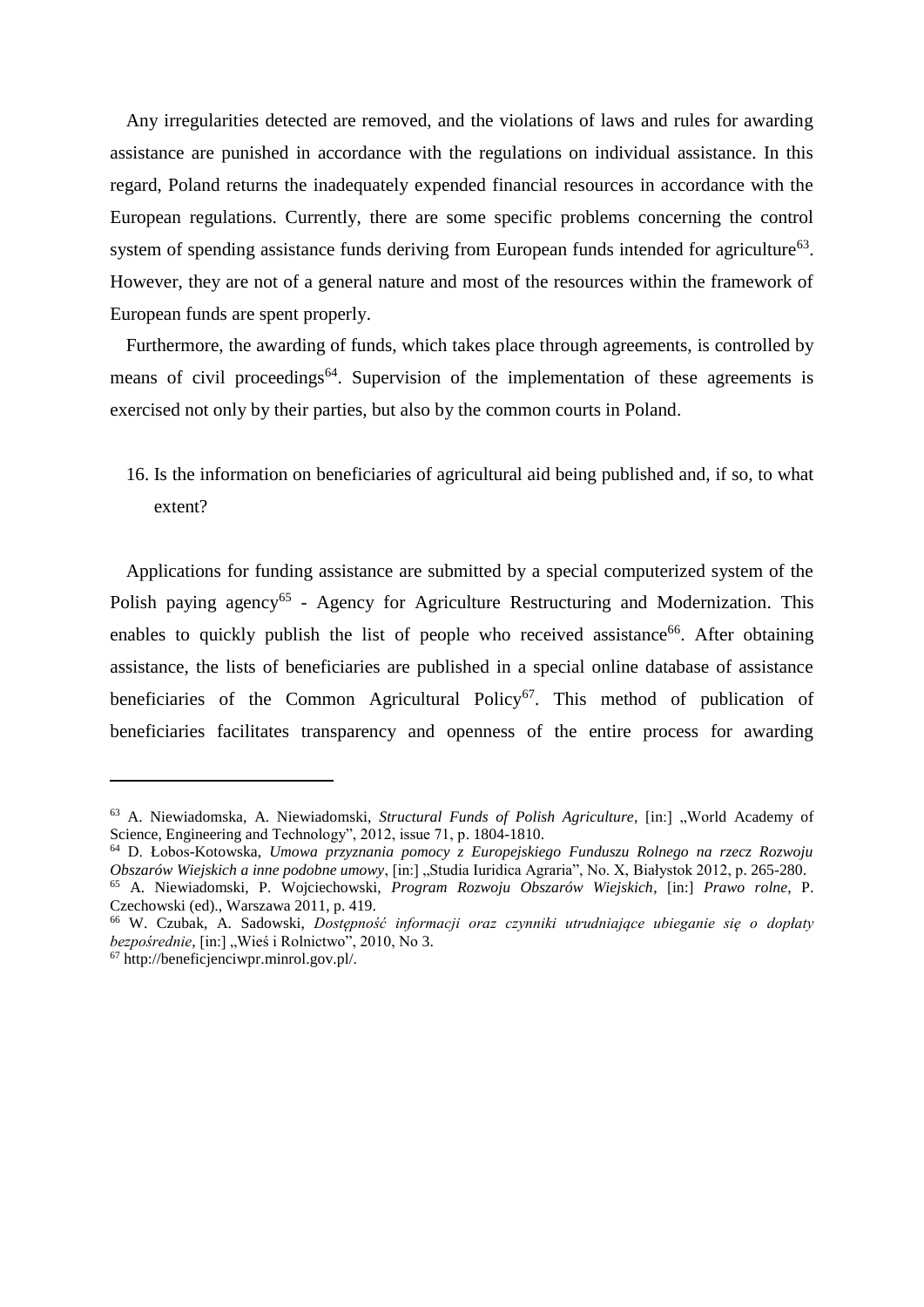assistance. The scope of available data is defined by the ordinance of the European Parliament and of the Council (EU) No. 1306/2013 of 17 December 2013 on the financing of the common agricultural policy, managing and monitoring  $it^{68}$  and the ordinance of the Commission (EU) No. 908/2014 of 6 August 2014 establishing the rules for applying the ordinance of the European Parliament and of the Council (EU) No. 1306/2013 with regard to the paying agencies and other bodies, financial management, clearance of accounts, the provisions on control, security and transparency<sup>69</sup>.

The Polish paying agency (Agency for Agriculture Restructuring and Modernization) publishes reports on the scope of awarded assistance (the amounts requested and the amount of awarded assistance) and the number of applicants and beneficiaries. Data concerning information on beneficiaries of assistance are provided in detail, taking into account many criteria, among others: the size of the agricultural holding, the type of production, the economic size of the agricultural holding, the structure of the agricultural holding<sup>70</sup>.

In addition, ranking lists of applicants are published in the competition systems.

17. Who provides advice for farmers on the legal framework governing market organisations in your country?

One of the legal bases for agricultural advisory is the ordinance of the Council EC No. 73/2009 of 19 January 2009 establishing the rules for direct support schemes for farmers under the common agricultural policy and establishing certain support schemes for farmers,

<sup>68</sup> Ordinance of the European Parliament and of the Council (EU) No. 1306/2013 of 17 December 2013 on the issue of financing the common agricultural policy, managing and monitoring it (OJ EU L 347 of 2013, p. 549).

<sup>&</sup>lt;sup>69</sup> Ordinance of the Commission (EU) No. 908/2014 of 6 August 2014 establishing the rules for applying the ordinance of the European Parliament and of the Council (EU) No. 1306/2013 with regard to the paying agencies and other bodies, financial management, clearance of accounts, the provisions on control, security and transparency (OJ EU L 255 of 2014, p. 59).

<sup>70</sup> J. Stoksik, *Wybrane zagadnienia ochrony interesów finansowych Unii Europejskiej w dziedzinie Wspólnej Polityki Rolnej*, [in:] "Studia Iuridica Agraria", No. X, Białystok 2012, p. 424-442.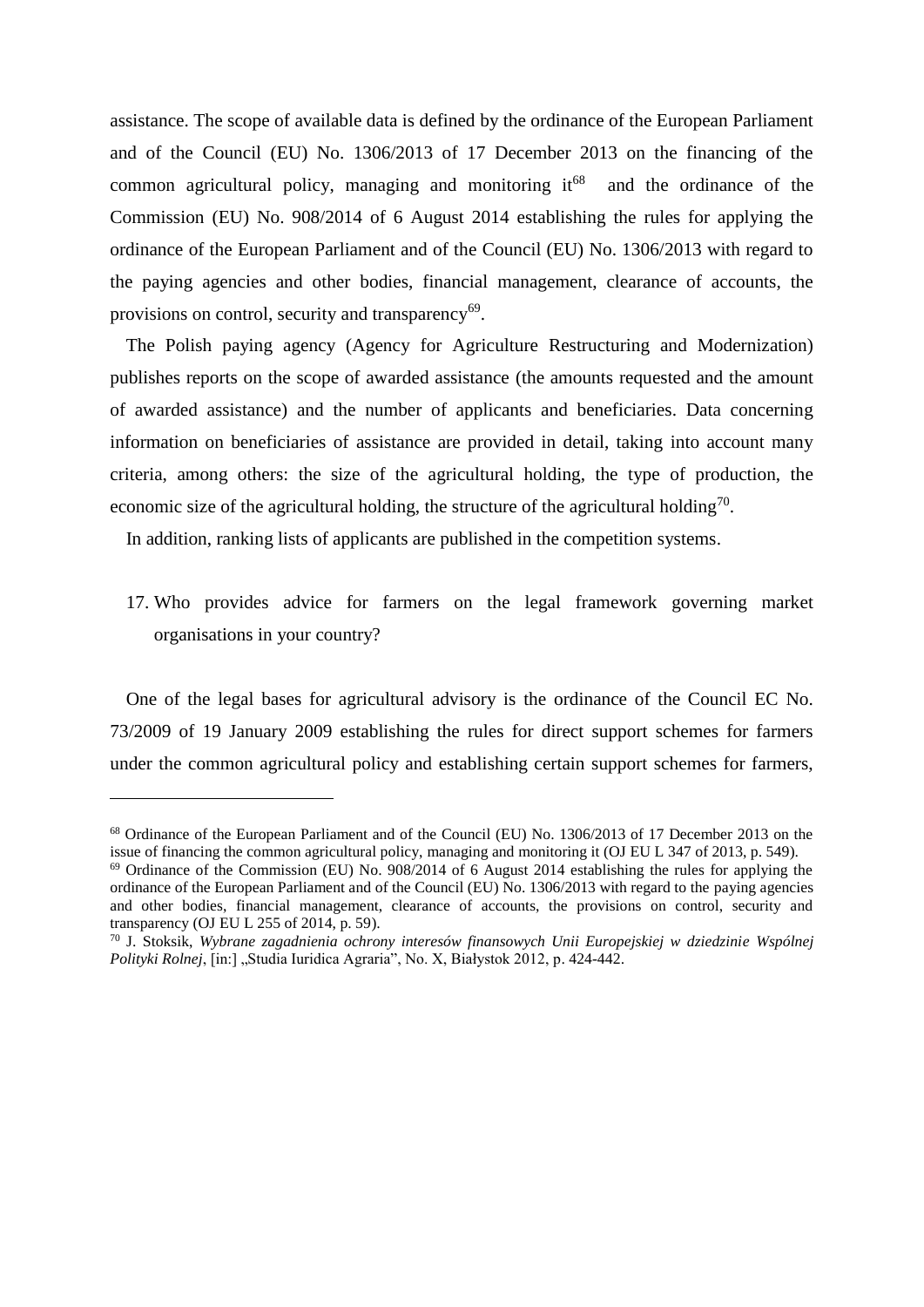amending the ordinance (EC) No. 1290/2005, (EC) No. 247/2006, (EC) No. 378/2007 and the repealing ordinance (EC) No.  $1782/2003^{71}$ . In Poland, advisory is conducted also by the Act of 22 October 2004 on agricultural advisory units<sup>72</sup>.

The Agricultural Advisory Centre in Brwinów operates on the basis of this act, whose tasks include the preparation and introduction of uniform methods of operation of provincial centres in terms of the tasks performed by them; the preparation and submission of information and training materials to provincial centres, including those on assistance in the scope of operation of agricultural holdings and farming production financed or co-financed from European Union funds or other national or foreign institutions; the preparation of analyses and prognoses on the development of agricultural advisory; the organization of training courses, demonstrations, seminars and conferences, and other activities for the development of agriculture and rural areas and ecological farming; the dissemination of the results of scientific studies in farming practice.

The paying agency is to also carry out advisory for farmers who are applying for assistance from European funds<sup>73</sup>. Currently, in Poland, in terms of direct payments and rural areas development, this is the Agency for Agriculture Restructuring and Modernization<sup>74</sup>, and in the scope the organization of the agricultural market it is the Agricultural Market Agency<sup>75</sup>. The agencies carry out their tasks in this regard in accordance with the European regulations.

<sup>&</sup>lt;sup>71</sup> Ordinance of the Council EC No. 73/2009 of 19 January 2009 establishing the rules for direct support schemes for farmers under the common agricultural policy and establishing certain support schemes for farmers, amending the ordinance (EC) No. 1290/2005, (EC) No. 247/2006, (EC) No. 378/2007 and the repealing ordinance (EC) No. 1782/2003 (OJ EU L 30 of 2009, p. 16).

<sup>72</sup> Act of 22 October 2004 on agricultural advisory units (OJ of 2013 item 474).

<sup>73</sup> B. Klepacki, *Wykształcenie jako czynnik różnicujący zasoby, organizację i wyniki ekonomiczne gospodarstw rolniczych*, 2005.

<sup>74</sup> http://www.arimr.gov.pl/dla-beneficjenta/szkolenia-dla-rolnikow.html.

<sup>75</sup> M.A. Król, *Model doradztwa rolniczego w Polsce na tle rozwiązań przyjętych w wybranych krajach członkowskich Unii Europejskiej*, Warszawa 2013.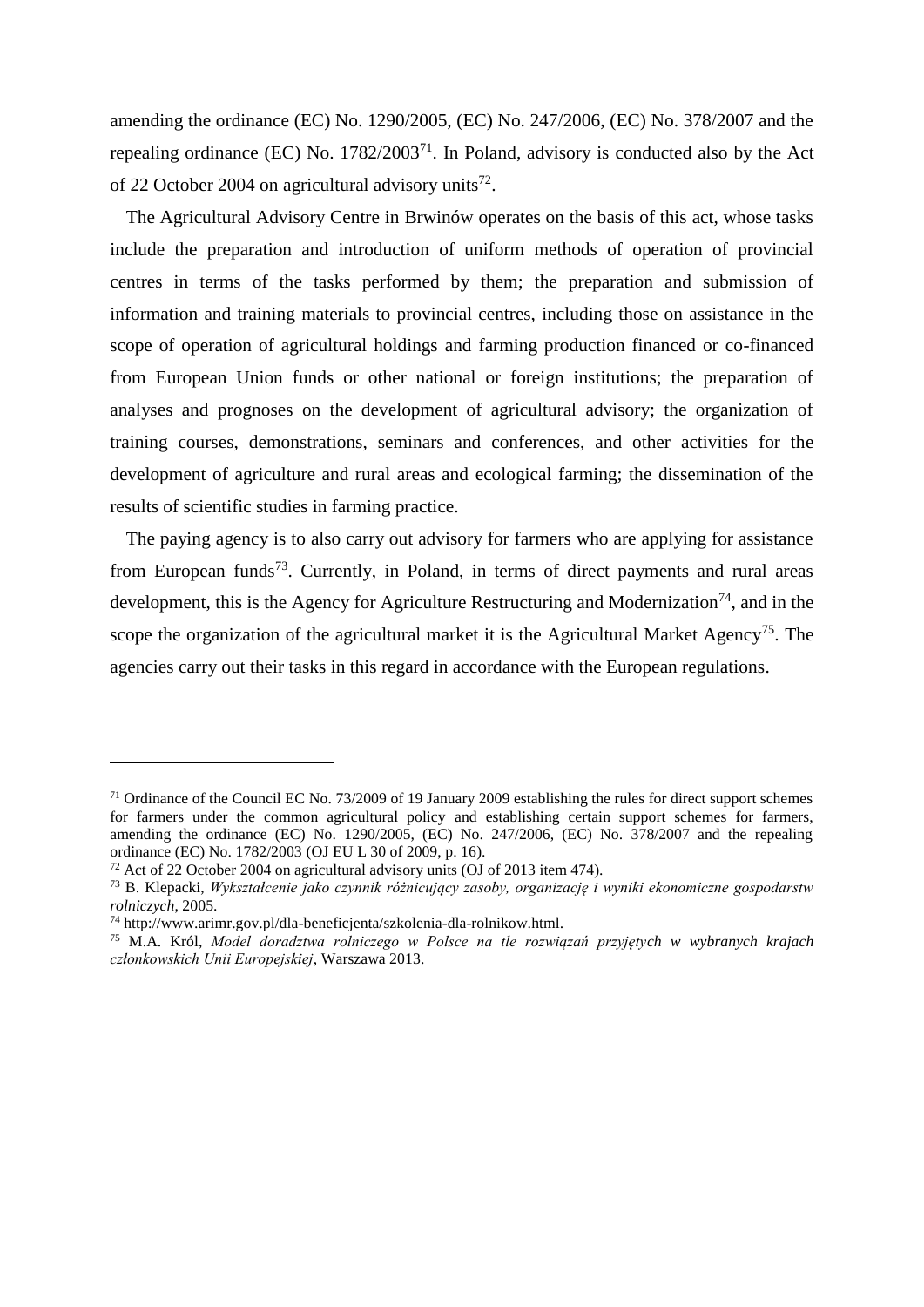Farmers can also benefit from provincial agricultural advisory centres, not only in terms of legal requirements put to potential beneficiaries, but also in terms of adapting their farms to the requirements of new legal regulations.

Farmers can also benefit from personal advisory, which is paid for or financed on the basis of a competition from European funds.

#### References

Legal source

Act of 20 February 2015 on local development with the involvement of the local community (OJ item 378).

Act of 20 February 2015 on supporting the development of rural areas with the participation of funds from the European Agricultural Fund for the Development of Rural Areas under the Rural Areas Development Programme for the years 2014–2020 (OJ item 349).

Act of 22 October 2004 on agricultural advisory units (OJ of 2013 item 474).

Act of 5 February 2015 on payments under the direct assistance systems (OJ [item 308 as amended\).](http://dokumenty.rcl.gov.pl/D2015000030801.pdf)

- Ordinance of the Commission (EU) No. 908/2014 of 6 August 2014 establishing the rules for applying the ordinance of the European Parliament and of the Council (EU) No. 1306/2013 with regard to the paying agencies and other bodies, financial management, clearance of accounts, the provisions on control, security and transparency (OJ EU L 255 of 2014, p. 59).
- Ordinance of the Council EC No. 73/2009 of 19 January 2009 establishing the rules for direct support schemes for farmers under the common agricultural policy and establishing certain support schemes for farmers, amending the ordinance (EC) No. 1290/2005, (EC) No. 247/2006, (EC) No. 378/2007 and the repealing ordinance (EC) No. 1782/2003 (OJ EU L 30 of 2009, p. 16).
- Ordinance of the European Parliament and of the Council (EU) No. 1306/2013 of 17 December 2013 on the issue of financing the common agricultural policy, managing and monitoring it, as well as the repealing ordinances of the Council (EEC) No. 352/78, (EC) No. 165/94, (EC) No. 2799/98, (EC) No. 814/2000, (EC) No. 1290/2005 and (EC) No. 485/2008 (OJ EU L of 347 of 2013, p. 549 as amended).
- Ordinance of the European Parliament and of the Council (EU) No. 1306/2013 of 17 December 2013 on the issue of financing the common agricultural policy, managing and monitoring it (OJ EU L 347 of 2013, p. 549).
- Ordinance of the Minister of Agriculture and Rural Development of 8 May 2015 on the detailed conditions and procedures for awarding assistance under the measure "Investments in the development of forest areas and the improvement of longevity of forests" covered by the Rural Areas Development Programme for the years 2014–2020 (OJ item 655).
- Ordinance of the Minister of Agriculture and Rural Development of 18 March 2015 on the detailed conditions and procedures for awarding financial assistance under the measure "Agricultural-environmental-climate measure" covered by the Rural Areas Development Programme for the years 2014–2020 (OJ item 765).
- Ordinance of the Minister of Agriculture and Rural Development of 13 March 2015 on the detailed conditions and procedures for awarding financial assistance under the measure "Ecological agriculture" covered by the Rural Areas Development Programme for the years 2014–2020 (OJ item 370).
- Ordinance of the Minister of Agriculture and Rural Development of 13 March 2015 on the detailed conditions and procedures for awarding financial assistance under the measure "Payments for areas with natural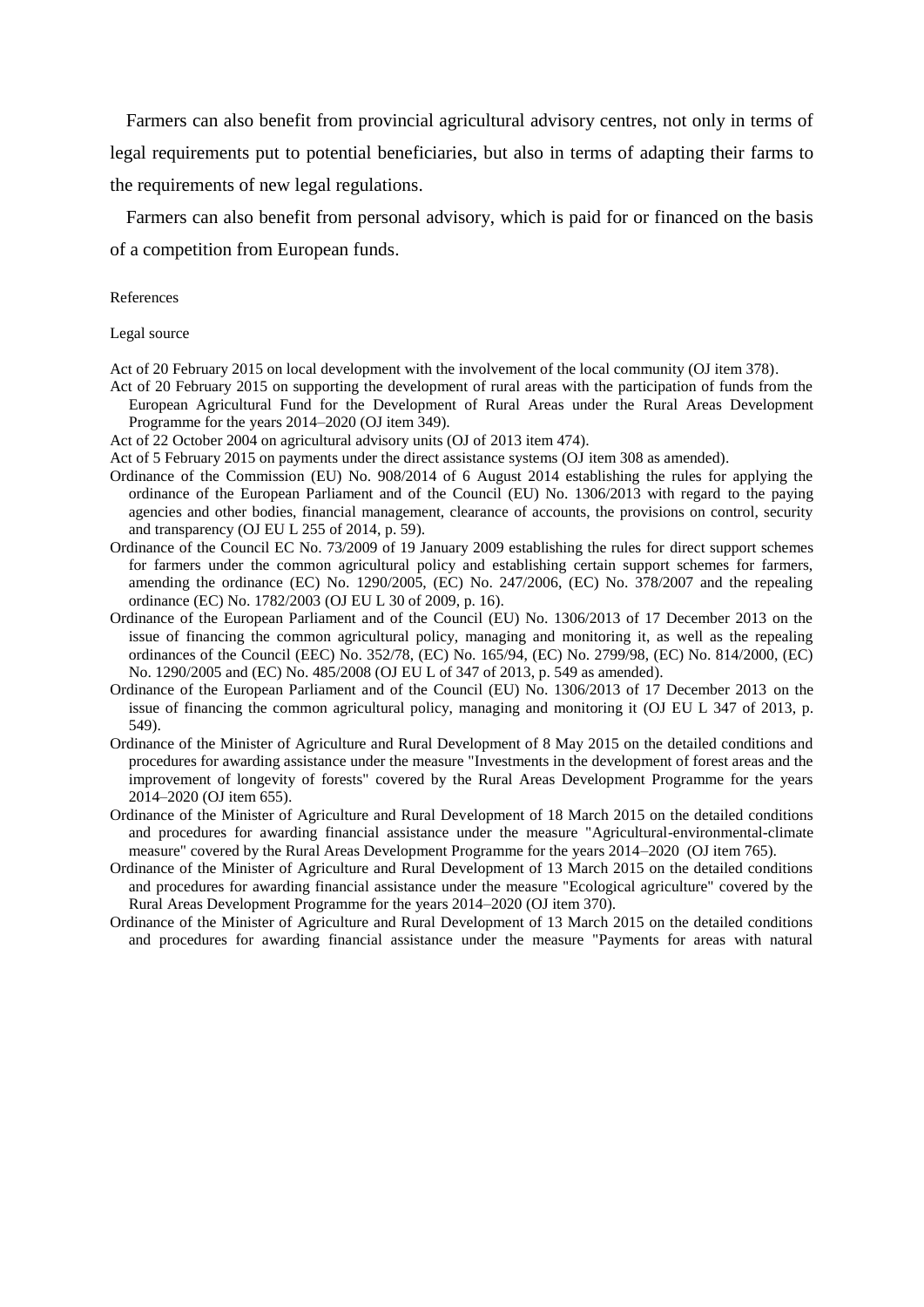limitations or other special limitations" covered by the Rural Areas Development Programme for the years 2014–2020 (OJ item 364).

- Ordinance of the Minister of Agriculture and Rural Development of 6 March 2015 on the issue of landscape elements recognized as a part of the eligible area of agricultural parcel and their width (OJ item 336).
- Ordinance of the Minister of Agriculture and Rural Development of 6 March 2015 on the issue of tree species, which cultivation constitutes a short rotation coppice, and the maximum harvest cycle for each of these tree species (OJ item 339).
- Ordinance of the Minister of Agriculture and Rural Development of 6 March 2015 on the issue of determining the maximum tree density (OJ item 338).
- Ordinance of the Minister of Agriculture and Rural Development of 6 March 2015 on the issue the period for calculating the share of various crops for the diversification of crops (OJ item 340).
- Ordinance of the Minister of Agriculture and Rural Development of 9 March 2015 on the issue of norms in the scope of good agricultural culture in accordance with environmental protection (OJ item 344).
- Ordinance of the Minister of Agriculture and Rural Development of 9 March 2015 on the issue of determining environmentally valuable permanent grasslands (OJ item 348).
- Ordinance of the Minister of Agriculture and Rural Development of 10 March 2015 on the issue of conditions that organizational units should meet, which can be entrusted to perform audits concerning payments under direct assistance systems (OJ item 374).
- Ordinance of the Minister of Agriculture and Rural Development of 11 March 2015 on the issue of areas recognized as pro-ecological areas and the conditions of the common realization of practices for maintaining these areas (OJ item 354).
- Ordinance of the Minister of Agriculture and Rural Development of 12 March 2015 on the issue of detailed conditions and procedures for awarding direct payments and payments unrelated to tobacco (OJ item 351).
- Ordinance of the Minister of Agriculture and Rural Development of 12 March 2015 on the issue of detailed requirements that should be met by applications on matters concerning payments under direct assistance systems (OJ item 352).
- Ordinance of the Minister of Agriculture and Rural Development of 13 July 2015 on the issue of detailed conditions and procedure for awarding, payment and reimbursement of financial assistance for operations like "Bonuses for young farmers" under the submeasure "Assistance for young farmers starting a business" covered by the Rural Areas Development Programme for the years 2014–2020 (OJ item 982).
- Ordinance of the Minister of Agriculture and Rural Development of 3 June 2015 on the issue of detailed conditions and procedure for awarding financial assistance under the submeasure "Preparatory assistance" covered by the Rural Areas Development Programme for the years 2014–2020 (OJ item 851).
- Ordinance of the Minister of Agriculture and Rural Development of 29 May 2015 on the issue of detailed conditions and procedure for awarding financial assistance under the measure "Agricultural-environmentalclimate measure" covered by the Rural Areas Development Programme for the years 2014–2020 (OJ item 765).
- Ordinance of the Minister of Agriculture and Rural Development of 8 May 2015 on the issue of detailed conditions and procedure for awarding financial assistance under the measure "Investments in the development of forest areas and the improvement of the longevity of forests" covered by the Rural Areas Development Programme for the years 2014–2020 (OJ item 655).
- Ordinance of the Minister of Agriculture and Rural Development of 18 March 2015 on the issue of detailed conditions and procedure for awarding financial assistance under the measure "Agricultural-environmentalclimate measure" covered by the Rural Areas Development Programme for the years 2014–2020 (OJ item 415).
- Ordinance of the Minister of Agriculture and Rural Development of 13 March 2015 on the issue of detailed conditions and procedure for awarding financial assistance under the measure "Ecological agriculture" covered by the Rural Areas Development Programme for the years 2014–2020 (OJ item 370).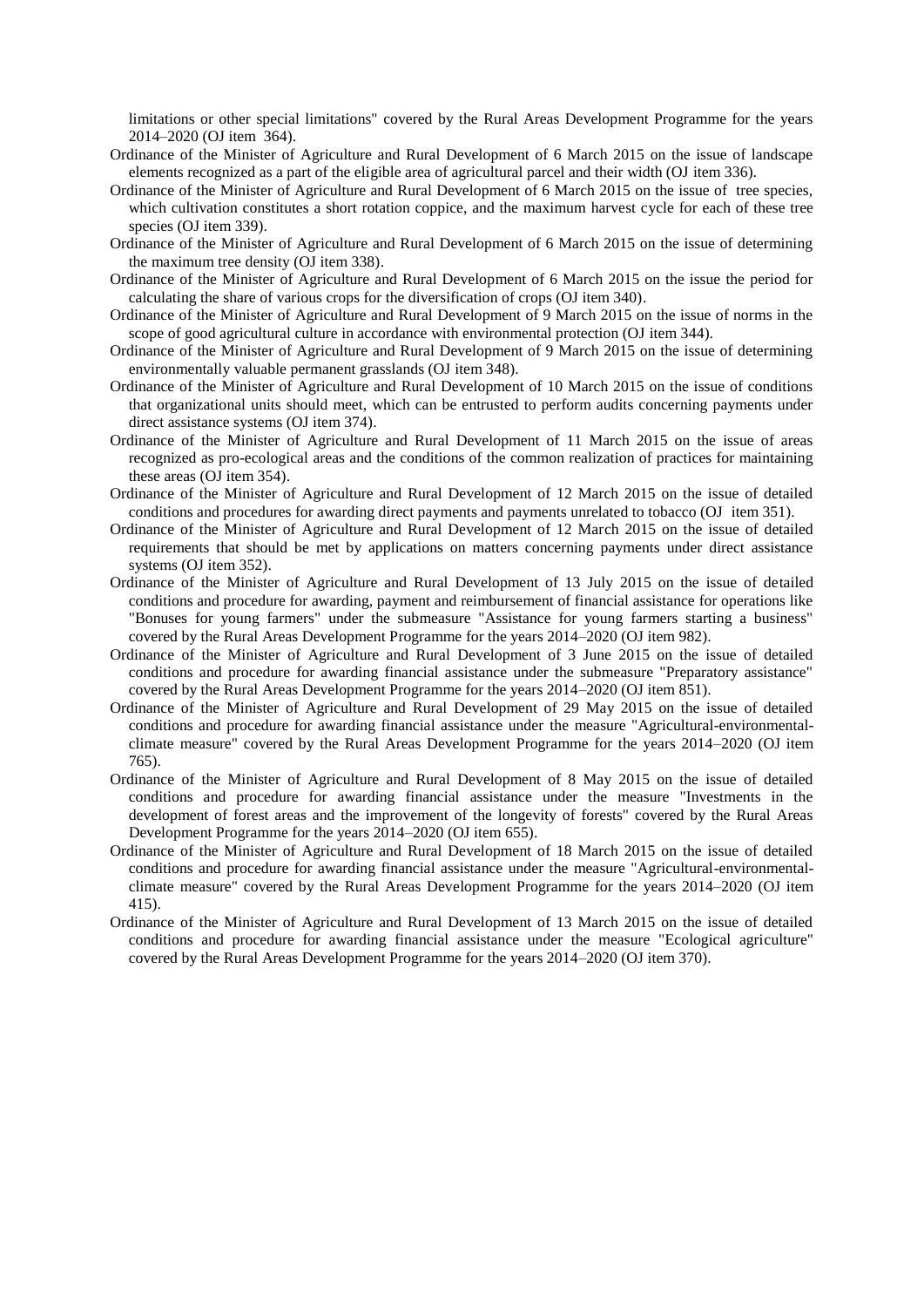Ordinance of the Minister of Agriculture and Rural Development of 13 March 2015 on the issue of detailed conditions and procedure for awarding financial assistance under the measure "Payments for areas with natural limitations or other special limitations" covered by the Rural Areas Development Programme for the years 2014–2020 (OJ item 364).

#### Literature

- Baer-Nawrocka A., Kiryluk-Dryjska E., W*pływ likwidacji kwot mlecznych na sytuację produkcyjną i*  ekonomiczną producentów mleka w Unii Europejskiej (wyniki symulacji modelowych), [in:] "Wieś i Rolnictwo", 2010, No 3.
- Bieluk J., Łobos-Kotowska D., *Płatności bezpośrednie*, [in:] P. Czechowski (ed.), *Prawo rolne*, Warszawa 2011. *Charakterystyka gospodarstw rolnych w 2013 r.*, GUS, Warszawa 2014.
- Cichalewska P., Brodecki S., *Wpływ Programu Rozwoju Obszarów Wiejskich 2007–2013 na konkurencyjność polskiego rolnictwa*, [in:] "Studia Iuridica Agraria", No. X, Białystok 2012.
- Czechowski P., Niewiadomski A., *Obszary wiejskie a planowanie przestrzenne*, [in:] "Studia Iuridica Agraria", No. X, Białystok 2012.
- Czechowski P., Niewiadomski A., *Wpływ funduszy strukturalnych na wzrost konkurencyjności polskiego rolnictwa – aspekty prawne*, [in:] "Studia Iuridica Agraria", No. X, Białystok 2012.
- Czubak W., Poczta W., Sadowski A., *Wpływ proponowanej reformy systemu dopłat bezpośrednich po 2013 roku na sytuację polskiego rolnictwa*, [in:] "Wieś i rolnictwo", 2011, No. 4.
- Czubak W., Sadowski A., *Dostępność informacji oraz czynniki utrudniające ubieganie się o dopłaty*  bezpośrednie, "Wieś i Rolnictwo", 2010, No. 3.
- Czyżewski B., Śmigala M., *Instytucjonalne przesłanki rozwoju gospodarstw mleczarskich w Polsce*, [in:] "Journal of Agribusiness and Rural Development", 2012, No. 3(25)...
- Dzun W., *Duże gospodarstwa rolne przed i po wejściu do UE*, [in:] *Polska wieś i rolnictwo w Unii Europejskiej. Dylematy i kierunki przemian*, Warszawa 2008.
- Germano A., *Reforma Wspólnej Polityki Rolnej z 2003 r. i reżim płatności jednolitej*, [in:] "Przegląd Prawa Rolnego", 2007, No 1.
- *Gospodarstwa rolne na tle gospodarstw Unii Europejskiej – wpływ WPR*, W. Poczta (ed.), Warszawa 2013, p. 181-182.
- Jankowski B., Oddziaływanie Wspólnej Polityki Rolnej na ochronę środowiska, [in:] "Studia Iuridica Agraria", No. X, Białystok 2012.
- Jeżyńska B., Pastuszko R., *Pakiet legislacyjny WPR 2014-2020 w świetle podstaw prawa UE i prawa międzynarodowego. Kompleksowa analiza prawna*, Biuro Analiz i Dokumentów, OE – 186, 2012.
- Jeżyńska B., *Proekologiczne instrumenty wsparcia zrównoważonego rozwoju obszarów Wiejskich*, [in:] "Studia Iuridica Agraria", No. X, Białystok 2012.
- Jeżyńska B., *Znaczenie i funkcje zasady cross-compliance w systemie rolniczych dopłat bezpośrednich*, [in:] "Studia Iuridica Lubliniensia", Lublin 2010, No. 13.
- Józwiak W., Michna W., Mirkowska Z., *Procesy zachodzące w polskim rolnictwie w latach 1990-2010 i pożądana wizja rolnictwa w 2020 roku – zagadnienia wybrane*, IERiGŻ-PIB, Warszawa 2011.
- Jurcewicz A., Kozłowska B., Tomkiewicz E., *Wspólna Polityka Rolna. Zagadnienia prawne*, Warszawa, 2006.
- Jurcewicz A., *Wspólna Polityka Rolna Unii Europejskiej*, [in:] *Prawo rolne*, P. Czechowski (ed)., Warszawa 2011.
- Karolewska M., *Polskie duże gospodarstwa specjalizujące się w produkcji mleka na tle gospodarstw z*  wybranych krajów europejskich, [in:] "Roczniki Naukowe Rolnictwa", Seria G, No 93,1, 2006.
- Karwat-Woźniak B., *Możliwości rozwojowe chłopskiego rolnictwa na przykładzie gospodarstw wysokotowarowych. Raport nr 10*, IERiGŻ, Warszawa 2005.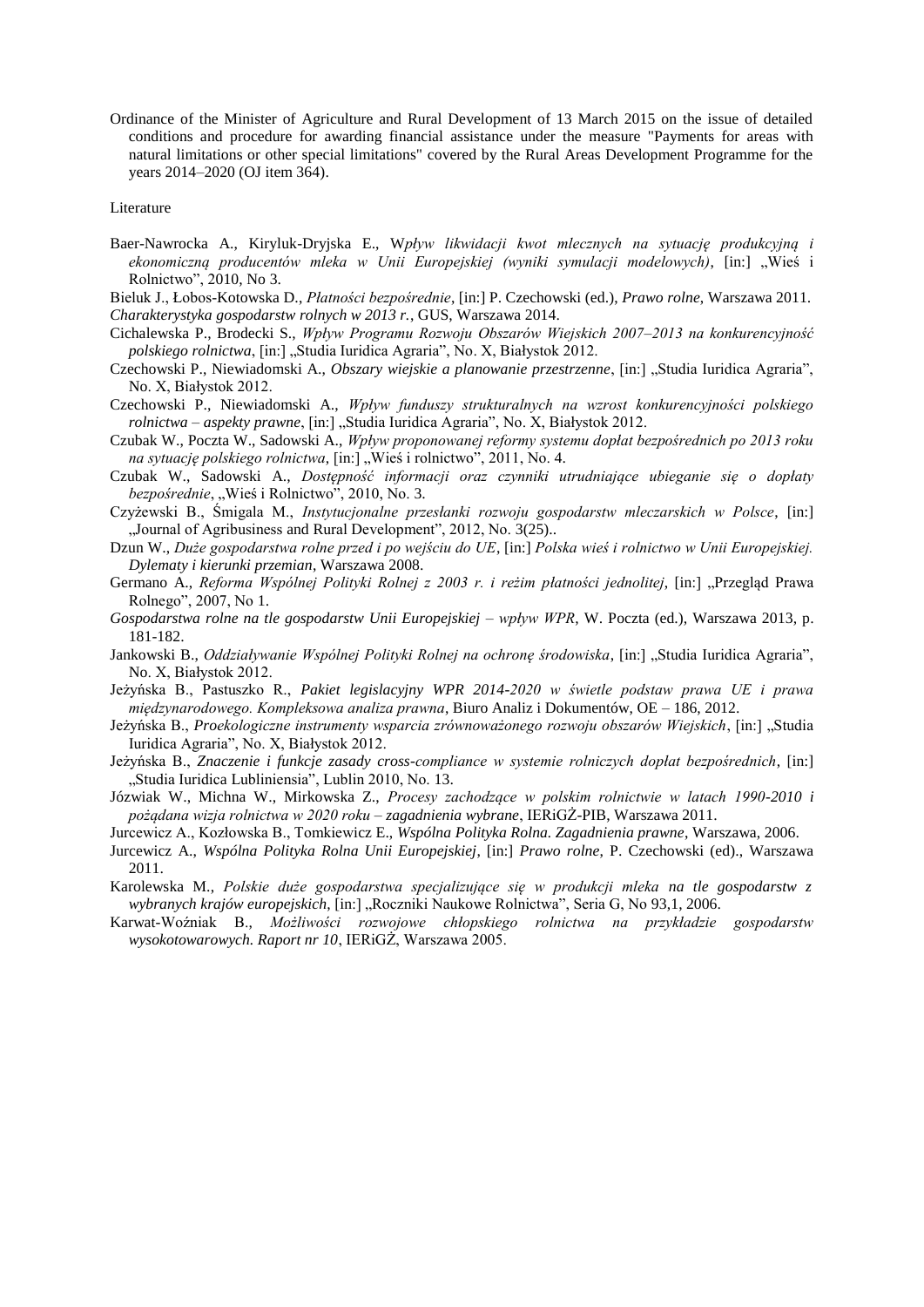- Klepacki B., *Wykształcenie jako czynnik różnicujący zasoby, organizację i wyniki ekonomiczne gospodarstw rolniczych*, 2005.
- Komorowska D., *Koncentracja produkcji mleka w Polsce*, [in:] "Zeszyty Naukowe Ekonomiki Organizacji Gospodarki Żywnościowej", 2006, No. 61.
- Król M.A., *Model doradztwa rolniczego w Polsce na tle rozwiązań przyjętych w wybranych krajach członkowskich Unii Europejskiej*, Warszawa 2013.
- Kurowska T., *Zadania i funkcje instrumentów prawnych wspierania rozwoju obszarów wiejskich*, [in:] "Studia Iuridica Agraria", No. IV, Białystok 2005.
- Kurowska T., *Założenia konstrukcyjne umowy przyznania pomocy z Europejskiego Funduszu Rolnego na rzecz Rozwoju Obszarów Wiejskich*, [in:] "Studia Iuridica Agraria, Białystok 2009, No. VII.
- Łobos-Kotowska D., *Umowa przyznania pomocy z Europejskiego Funduszu Rolnego na rzecz Rozwoju Obszarów Wiejskich a inne podobne umowy*, [in:] "Studia Iuridica Agraria", No. X, Białystok 2012.
- Mikołajczyk J., *Współczesne funkcje obszarów wiejskich na tle koncepcji multifunkcjonalnego rolnictwa*, [in:] "Studia Iuridica Agraria", No. X, Białystok 2012.
- Milanowska D., *Instrument modulacji w nowym systemie dopłat bezpośrednich*, [in:] "Studia Iuridica Agraria", No. VI, Białystok, 2007.
- Niewiadomska A., Niewiadomski A., *Structural Funds of Polish Agriculture*, [w:] "World Academy of Science, Engineering and Technology", 2012, issue 71.
- Niewiadomski A., *Europejska Sieć Ekologiczna Natura 2000 a zrównoważony rozwój obszarów wiejskich*, [w:] "Studia Iuridica Agraria", t. XI, Białystok 2013.
- Niewiadomski A., Wojciechowski P., *Program Rozwoju Obszarów Wiejskich*, [in:] *Prawo rolne*, P. Czechowski (ed)., Warszawa 2011.
- Nowak A.Z., Niewiadomska A., *Wpływ funduszy strukturalnych na wzrost konkurencyjności polskiego rolnictwa – wybrane aspekty ekonomiczne*, [in:] "Studia Iuridica Agraria", No. X, Białystok 2012.
- Oleszko A., *"Dziedziczenie" kwot produkcyjnych oraz płatności w rolnictwie*, [in:] "Annales Universitatis Mariae Curie-Skłodowska", Lublin-Polonia, vol. LII/LIII, sectio G, 2005-2006.
- Poczta W., *Change in agriculture with particular focus on structural transformations* [in:] J. Wilkin, I. Nurzyńska, *Rural Poland 2012 Rural Development Report,* Warszawa 2012.
- Poczta W., *Wspólna Polityka Rolna po 2013 roku – wizja zmian*, [in:] A. Czyżewski, W. Poczta (ed.), *Projekty inwestycyjne w agrobiznesie a zasady Wspólnej Polityki Rolnej po 2013 roku*, Poznań 2011.
- *Polska wieś i rolnictwo 2014*.
- Prutis S., *Dobór instrumentów prawnych służących wsparciu rozwoju obszarów wiejskich*, [in:] "Studia Iuridica Agraria, Białystok 2009, No. VII.
- Prutis S., *Instrumenty prawne wsparcia rozwoju rolnictwa ze środków UE (w świetle orzecznictwa Wojewódzkiego Sądu Administracyjnego w Białymstoku)*, [in:] "Studia Iuridica Agraria", No. VI, Białystok, 2007.

*Rolnictwo w 2014 r.*, GUS, Warszawa 2015.

- *Stan przygotowania Polski i Unii Europejskiej do zniesienia kwot mlecznych*, D. Ogryczak (ed.), Warszawa 2014.
- Stoksik J., *Wybrane zagadnienia ochrony interesów finansowych Unii Europejskiej w dziedzinie Wspólnej Polityki Rolnej*, [in:] "Studia Iuridica Agraria", No. X, Białystok 2012.
- Szajner P., *Ocena wpływu likwidacji kwot mlecznych na konkurencyjność polskiego mleczarstwa w kontekście*  teorii ekonomii, [in:], Zeszyty Naukowe Szkoły Głównej Gospodarstwa Wiejskiego w Warszawie. Problemy Rolnictwa Światowego", 2012, No. 12(27).
- Szajner P., *Wpływ likwidacji kwot mlecznych i zmian regulacji rynku mleka na perspektywy rozwoju polskiego mleczarstwa*, IERiGŻ.
- Sznajder M., *Skutki likwidacji kwot mlecznych dla mleczarstwa polskiego*, Opinie i ekspertyzy. Kancelaria Senatu, Warszawa 2010.